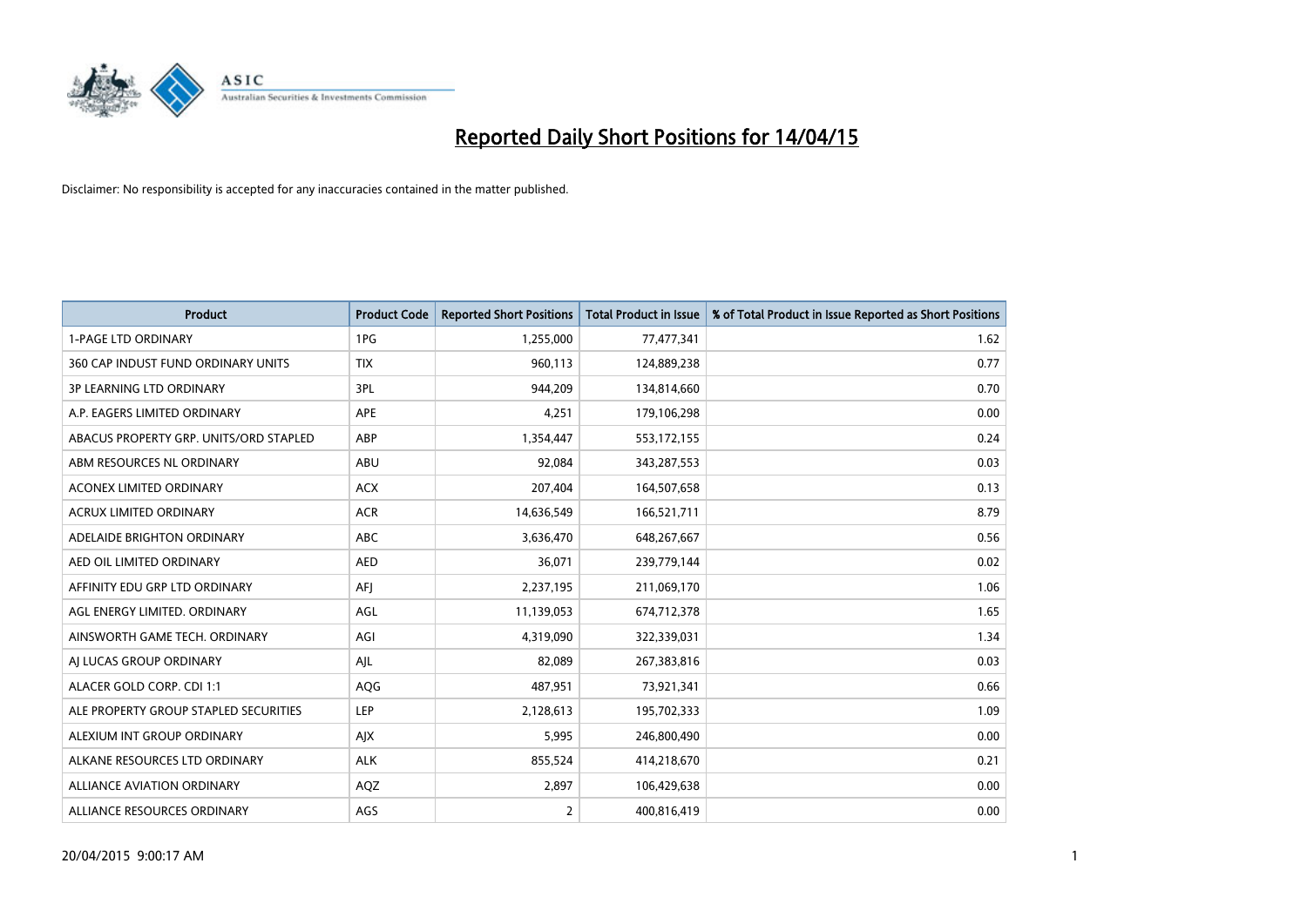

| <b>Product</b>                          | <b>Product Code</b> | <b>Reported Short Positions</b> | <b>Total Product in Issue</b> | % of Total Product in Issue Reported as Short Positions |
|-----------------------------------------|---------------------|---------------------------------|-------------------------------|---------------------------------------------------------|
| <b>ALS LTD ORDINARY</b>                 | <b>ALQ</b>          | 36,496,242                      | 407,246,306                   | 8.96                                                    |
| ALTIUM LIMITED ORDINARY                 | <b>ALU</b>          | 355,795                         | 129,272,762                   | 0.28                                                    |
| ALUMINA LIMITED ORDINARY                | <b>AWC</b>          | 25,451,939                      | 2,806,225,615                 | 0.91                                                    |
| AMALGAMATED HOLDINGS ORDINARY           | <b>AHD</b>          | 4,215                           | 157,983,073                   | 0.00                                                    |
| AMCOM TELECOMM, ORDINARY                | <b>AMM</b>          | 5,362,798                       | 266,399,148                   | 2.01                                                    |
| AMCOR LIMITED ORDINARY                  | <b>AMC</b>          | 4,770,224                       | 1,201,753,101                 | 0.40                                                    |
| AMP CAPITAL CHINA ORDINARY UNITS        | AGF                 | 290                             | 383,391,505                   | 0.00                                                    |
| AMP LIMITED ORDINARY                    | AMP                 | 7,853,541                       | 2,957,737,964                 | 0.27                                                    |
| ANSELL LIMITED ORDINARY                 | <b>ANN</b>          | 2,631,319                       | 153,139,924                   | 1.72                                                    |
| ANTARES ENERGY LTD ORDINARY             | <b>AZZ</b>          | 252,235                         | 241,500,000                   | 0.10                                                    |
| ANTISENSE THERAPEUT. ORDINARY           | <b>ANP</b>          | 30,000                          | 161,487,433                   | 0.02                                                    |
| ANZ BANKING GRP LTD ORDINARY            | ANZ                 | 20,874,984                      | 2,765,980,222                 | 0.75                                                    |
| APA GROUP STAPLED SECURITIES            | APA                 | 9,447,676                       | 1,114,307,369                 | 0.85                                                    |
| APN NEWS & MEDIA ORDINARY               | <b>APN</b>          | 829,855                         | 1,029,041,356                 | 0.08                                                    |
| APN OUTDOOR GRP ORDINARY                | <b>APO</b>          | 186,896                         | 166,614,509                   | 0.11                                                    |
| AQUARIUS PLATINUM. ORDINARY             | <b>AOP</b>          | 2,708,613                       | 1,502,695,183                 | 0.18                                                    |
| ARB CORPORATION ORDINARY                | ARP                 | 43,560                          | 79,156,214                    | 0.06                                                    |
| ARB CORPORATION. ORDINARY               | ARB                 | 1,155,063                       | 79,156,214                    | 1.46                                                    |
| ARCHER EXPLORATION ORDINARY             | <b>AXE</b>          | 66,500                          | 84,520,409                    | 0.08                                                    |
| ARDENT LEISURE GROUP STAPLED SECURITIES | AAD                 | 11,544,898                      | 442,322,106                   | 2.61                                                    |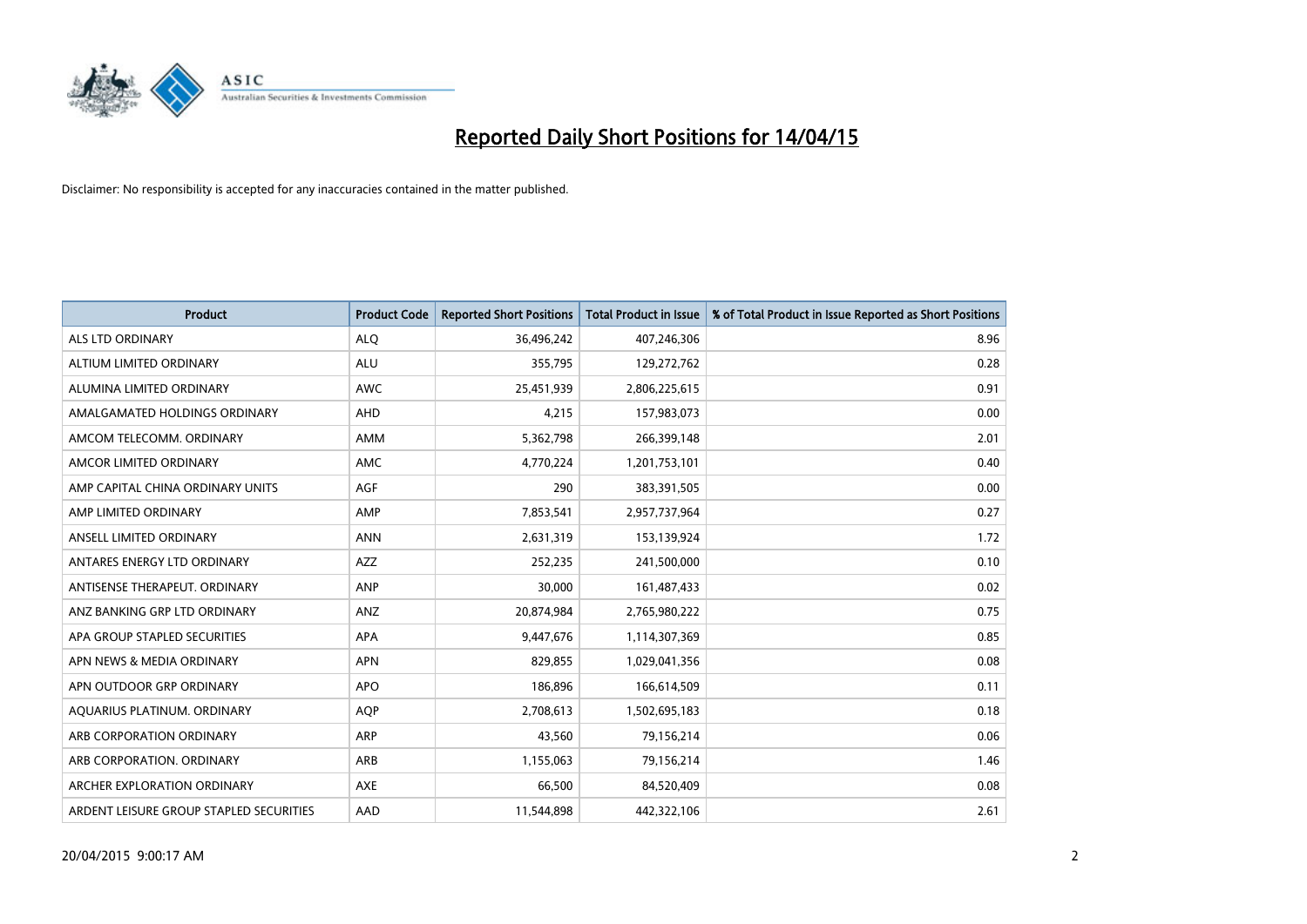

| <b>Product</b>                            | <b>Product Code</b> | <b>Reported Short Positions</b> | <b>Total Product in Issue</b> | % of Total Product in Issue Reported as Short Positions |
|-------------------------------------------|---------------------|---------------------------------|-------------------------------|---------------------------------------------------------|
| ARENA REIT. STAPLED                       | <b>ARF</b>          | 446,571                         | 227,574,183                   | 0.20                                                    |
| ARISTOCRAT LEISURE ORDINARY               | ALL                 | 125,786                         | 633,822,253                   | 0.02                                                    |
| ARRIUM LTD ORDINARY                       | ARI                 | 213,512,188                     | 2,937,293,755                 | 7.27                                                    |
| ASALEO CARE LIMITED ORDINARY              | AHY                 | 5,282,717                       | 603,469,434                   | 0.88                                                    |
| ASCIANO LIMITED ORDINARY                  | <b>AIO</b>          | 5,778,512                       | 975,385,664                   | 0.59                                                    |
| ASHLEY SERVICES GRP ORDINARY              | ASH                 | 498,972                         | 150,000,000                   | 0.33                                                    |
| ASPEN GROUP ORD/UNITS STAPLED             | <b>APZ</b>          | 14,993                          | 113,183,450                   | 0.01                                                    |
| ASPIRE MINING LTD ORDINARY                | AKM                 | 800,001                         | 703,463,306                   | 0.11                                                    |
| ASTRO JAP PROP GROUP STAPLED US PROHIBIT. | AJA                 | 85,264                          | 65,831,017                    | 0.13                                                    |
| ASX LIMITED ORDINARY                      | ASX                 | 3,612,176                       | 193,595,162                   | 1.87                                                    |
| ATLAS IRON LIMITED ORDINARY               | <b>AGO</b>          | 94,707,948                      | 919,475,619                   | 10.30                                                   |
| AUCKLAND INTERNATION ORDINARY             | <b>AIA</b>          | 162,680                         | 1,190,484,097                 | 0.01                                                    |
| AURELIA METALS LTD ORDINARY               | AMI                 | 1,000                           | 387,295,188                   | 0.00                                                    |
| AURIZON HOLDINGS LTD ORDINARY             | AZJ                 | 4,255,581                       | 2,123,934,162                 | 0.20                                                    |
| <b>AUSDRILL LIMITED ORDINARY</b>          | ASL                 | 17,433,808                      | 312,277,224                   | 5.58                                                    |
| AUSENCO LIMITED ORDINARY                  | AAX                 | 395,112                         | 168,449,799                   | 0.23                                                    |
| AUSNET SERVICES STAPLED SECURITIES        | AST                 | 32,767,600                      | 3,466,913,009                 | 0.95                                                    |
| AUST CAREERS NETWORK ORDINARY             | <b>ACO</b>          | 500,000                         | 83,748,775                    | 0.60                                                    |
| AUST INDUSTRIAL REIT UNIT                 | ANI                 | 41,020                          | 96,288,031                    | 0.04                                                    |
| <b>AUST VINTAGE LTD ORDINARY</b>          | <b>AVG</b>          | 100,001                         | 232,141,382                   | 0.04                                                    |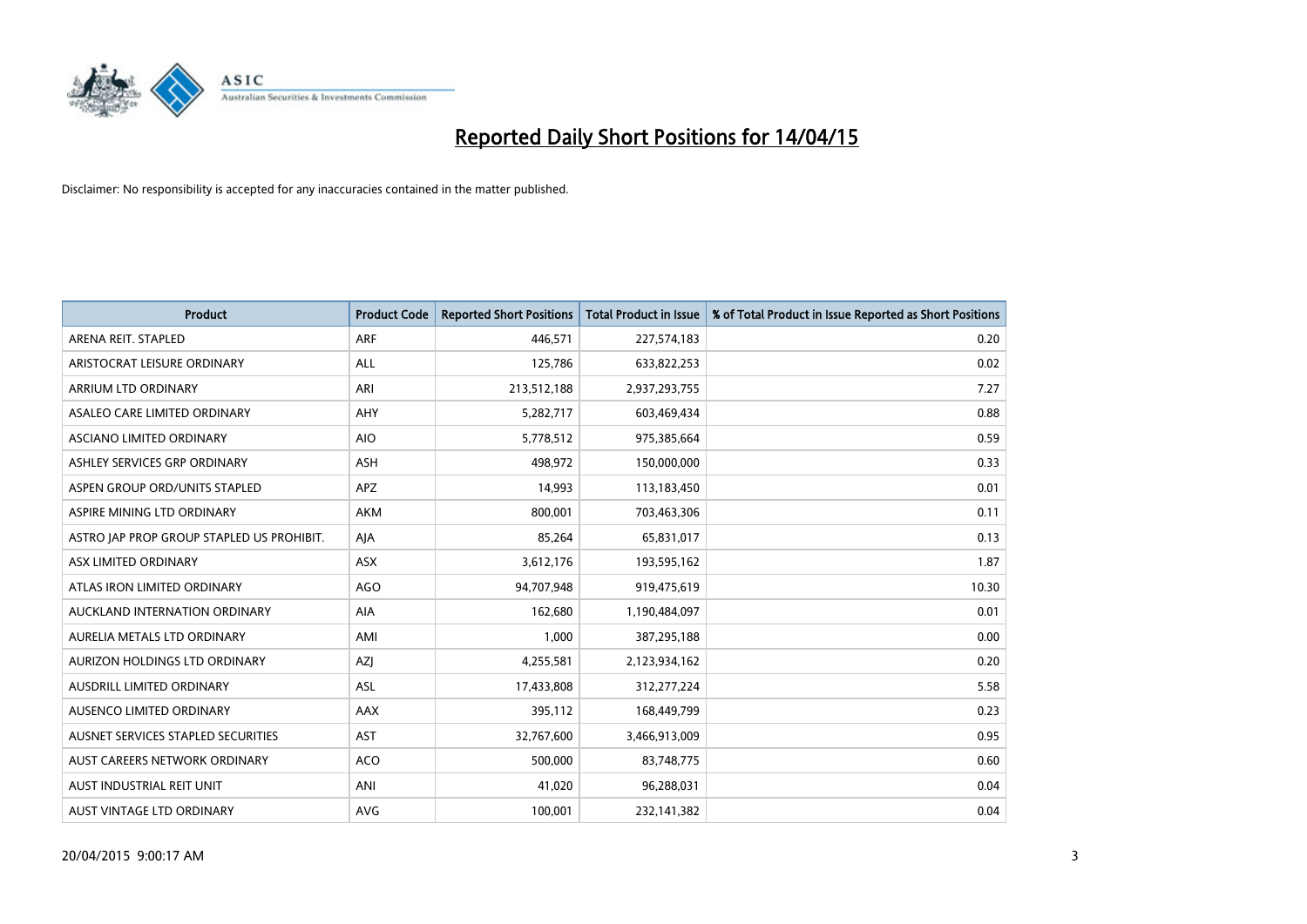

| <b>Product</b>                      | <b>Product Code</b> | <b>Reported Short Positions</b> | <b>Total Product in Issue</b> | % of Total Product in Issue Reported as Short Positions |
|-------------------------------------|---------------------|---------------------------------|-------------------------------|---------------------------------------------------------|
| <b>AUSTAL LIMITED ORDINARY</b>      | ASB                 | 54,343                          | 346,923,451                   | 0.02                                                    |
| AUSTBROKERS HOLDINGS ORDINARY       | <b>AUB</b>          | 126,247                         | 61,740,597                    | 0.20                                                    |
| AUSTEX OIL LIMITED ORDINARY         | <b>AOK</b>          | 62,000                          | 558,571,402                   | 0.01                                                    |
| AUSTIN ENGINEERING ORDINARY         | ANG                 | 376,320                         | 84,274,004                    | 0.45                                                    |
| <b>AUSTIN EXPLORATION ORDINARY</b>  | <b>AKK</b>          | 3,496,841                       | 332,607,790                   | 1.05                                                    |
| AUSTRALIAN AGRICULT, ORDINARY       | AAC                 | 7,918,446                       | 532,824,721                   | 1.49                                                    |
| AUSTRALIAN PHARM. ORDINARY          | API                 | 3,171,742                       | 488,115,883                   | 0.65                                                    |
| AUTOMOTIVE HOLDINGS ORDINARY        | AHE                 | 1,671,844                       | 306,437,941                   | 0.55                                                    |
| AVANCO RESOURCES LTD ORDINARY       | AVB                 | 1                               | 1,661,675,855                 | 0.00                                                    |
| AVEO GROUP STAPLED SECURITIES       | <b>AOG</b>          | 455,352                         | 499,484,314                   | 0.09                                                    |
| AWE LIMITED ORDINARY                | <b>AWE</b>          | 35,777,989                      | 525,861,050                   | 6.80                                                    |
| AZONTO PET LTD ORDINARY             | APY                 | 1                               | 1,159,375,100                 | 0.00                                                    |
| AZUMAH RESOURCES ORDINARY           | <b>AZM</b>          | $\mathbf{1}$                    | 393,850,639                   | 0.00                                                    |
| <b>BANDANNA ENERGY ORDINARY</b>     | <b>BND</b>          | 17,540,654                      | 528,481,199                   | 3.32                                                    |
| BANK OF QUEENSLAND. ORDINARY        | <b>BOQ</b>          | 9,039,887                       | 366,982,047                   | 2.46                                                    |
| <b>BASE RES LIMITED ORDINARY</b>    | <b>BSE</b>          | 332,868                         | 563,902,771                   | 0.06                                                    |
| BATHURST RES LTD. ORDINARY          | <b>BRL</b>          | 207,998                         | 947,828,434                   | 0.02                                                    |
| BC IRON LIMITED ORDINARY            | <b>BCI</b>          | 10,459,844                      | 196,196,992                   | 5.33                                                    |
| BEACH ENERGY LIMITED ORDINARY       | <b>BPT</b>          | 50,631,033                      | 1,300,149,513                 | 3.89                                                    |
| <b>BEACON LIGHTING GRP ORDINARY</b> | <b>BLX</b>          | 995                             | 215,075,927                   | 0.00                                                    |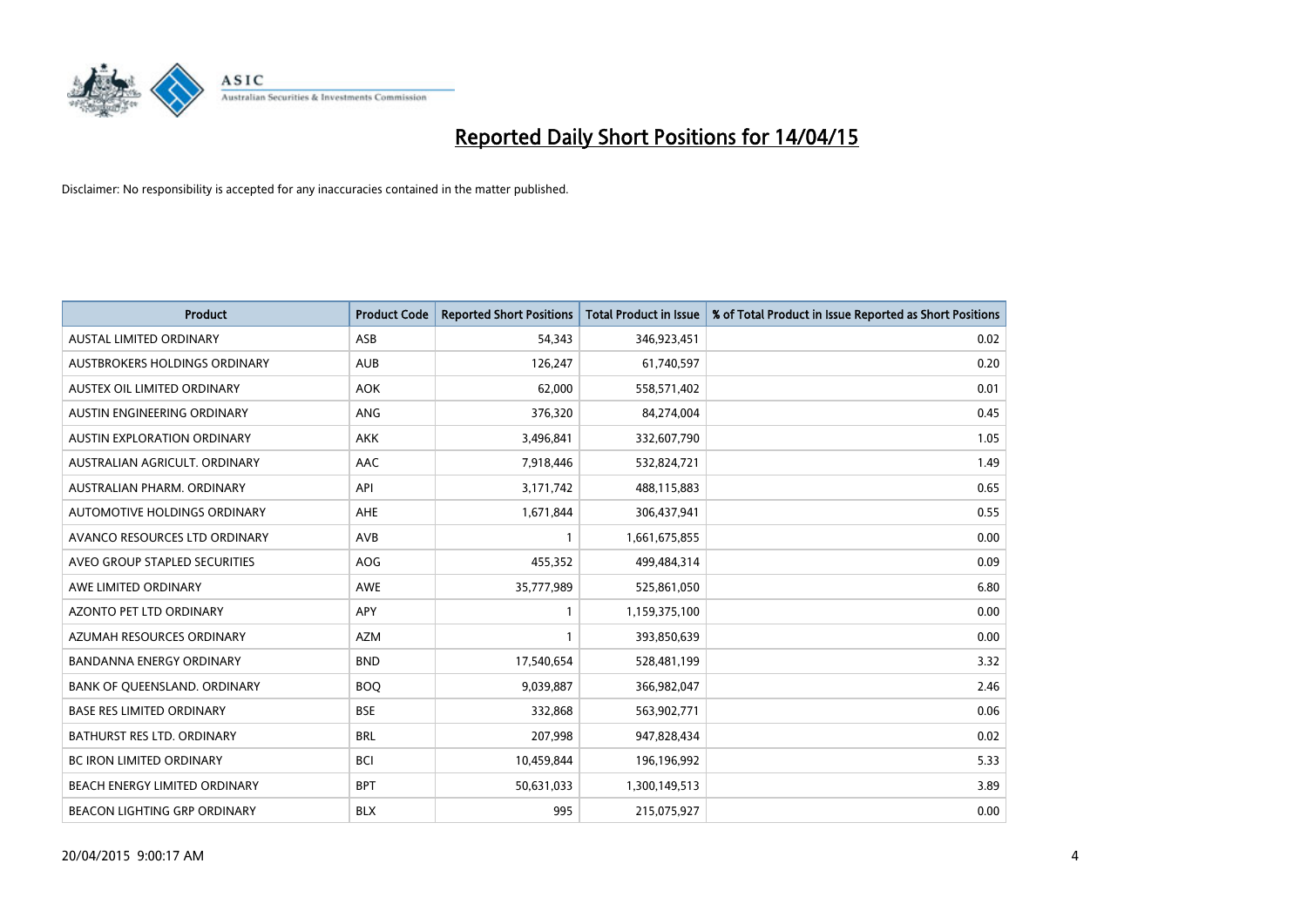

| <b>Product</b>                       | <b>Product Code</b> | <b>Reported Short Positions</b> | <b>Total Product in Issue</b> | % of Total Product in Issue Reported as Short Positions |
|--------------------------------------|---------------------|---------------------------------|-------------------------------|---------------------------------------------------------|
| <b>BEADELL RESOURCE LTD ORDINARY</b> | <b>BDR</b>          | 33,171,116                      | 798,657,280                   | 4.15                                                    |
| BEGA CHEESE LTD ORDINARY             | <b>BGA</b>          | 3,550,288                       | 152,602,945                   | 2.33                                                    |
| BENDIGO AND ADELAIDE ORDINARY        | <b>BEN</b>          | 15,546,348                      | 452,970,280                   | 3.43                                                    |
| BERKELEY RESOURCES ORDINARY          | <b>BKY</b>          | 77,000                          | 180,361,323                   | 0.04                                                    |
| <b>BHP BILLITON LIMITED ORDINARY</b> | <b>BHP</b>          | 10,243,625                      | 3,211,691,105                 | 0.32                                                    |
| <b>BILLABONG ORDINARY</b>            | <b>BBG</b>          | 9,090,825                       | 990,370,034                   | 0.92                                                    |
| <b>BIONOMICS LIMITED ORDINARY</b>    | <b>BNO</b>          | 23,497                          | 417,777,937                   | 0.01                                                    |
| <b>BLACKHAM RESOURCES ORDINARY</b>   | <b>BLK</b>          | 400,000                         | 178,162,680                   | 0.22                                                    |
| <b>BLACKMORES LIMITED ORDINARY</b>   | <b>BKL</b>          | 1,281                           | 17,224,284                    | 0.01                                                    |
| <b>BLUE ENERGY LIMITED ORDINARY</b>  | <b>BUL</b>          | 50,000                          | 1,140,993,237                 | 0.00                                                    |
| BLUESCOPE STEEL LTD ORDINARY         | <b>BSL</b>          | 6,434,698                       | 565,225,282                   | 1.14                                                    |
| <b>BOART LONGYEAR ORDINARY</b>       | <b>BLY</b>          | 10,092,836                      | 930,864,944                   | 1.08                                                    |
| <b>BORA BORA RESOURCES ORDINARY</b>  | <b>BBR</b>          | 247,808                         | 35,970,000                    | 0.69                                                    |
| <b>BORAL LIMITED, ORDINARY</b>       | <b>BLD</b>          | 12,350,398                      | 782,736,249                   | 1.58                                                    |
| <b>BRADKEN LIMITED ORDINARY</b>      | <b>BKN</b>          | 4,288,577                       | 171,027,249                   | 2.51                                                    |
| <b>BRAMBLES LIMITED ORDINARY</b>     | <b>BXB</b>          | 15,784,136                      | 1,566,893,724                 | 1.01                                                    |
| BREVILLE GROUP LTD ORDINARY          | <b>BRG</b>          | 3,908,595                       | 130,095,322                   | 3.00                                                    |
| <b>BRICKWORKS LIMITED ORDINARY</b>   | <b>BKW</b>          | 10,507                          | 148,403,478                   | 0.01                                                    |
| BT INVESTMENT MNGMNT ORDINARY        | <b>BTT</b>          | 225,769                         | 292,408,424                   | 0.08                                                    |
| <b>BURSON GROUP LTD ORDINARY</b>     | <b>BAP</b>          | 62,894                          | 163,585,666                   | 0.04                                                    |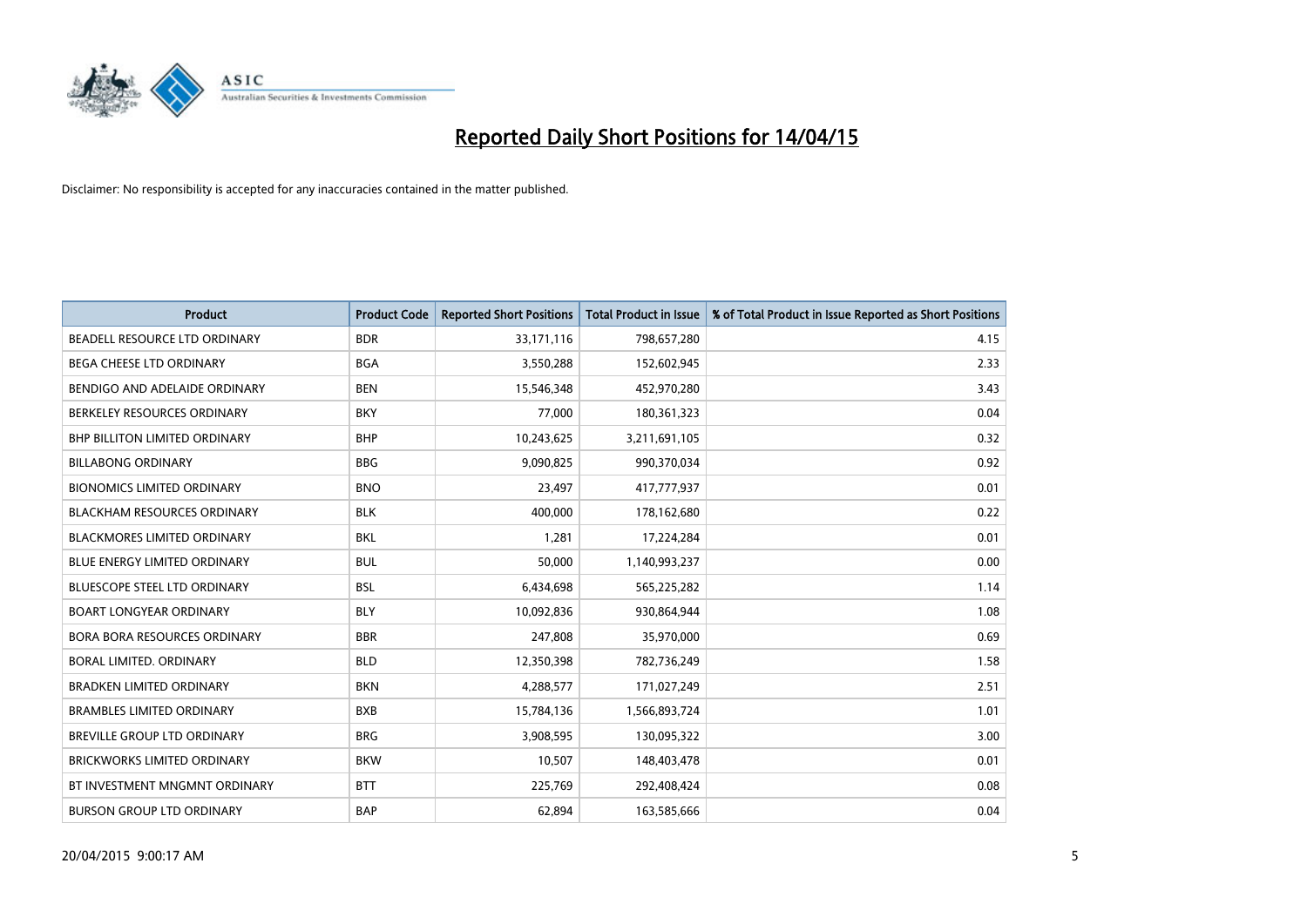

| <b>Product</b>                          | <b>Product Code</b> | <b>Reported Short Positions</b> | <b>Total Product in Issue</b> | % of Total Product in Issue Reported as Short Positions |
|-----------------------------------------|---------------------|---------------------------------|-------------------------------|---------------------------------------------------------|
| <b>BURU ENERGY ORDINARY</b>             | <b>BRU</b>          | 14,296,709                      | 339,997,078                   | 4.20                                                    |
| <b>BWP TRUST ORDINARY UNITS</b>         | <b>BWP</b>          | 18,373,572                      | 642,383,803                   | 2.86                                                    |
| CABCHARGE AUSTRALIA ORDINARY            | CAB                 | 8,779,579                       | 120,430,683                   | 7.29                                                    |
| <b>CADENCE CAPITAL ORDINARY</b>         | <b>CDM</b>          | 170,000                         | 222,223,708                   | 0.08                                                    |
| CALTEX AUSTRALIA ORDINARY               | <b>CTX</b>          | 197,010                         | 270,000,000                   | 0.07                                                    |
| CAPE LAMBERT RES LTD ORDINARY           | <b>CFE</b>          | 280,137                         | 626,686,586                   | 0.04                                                    |
| <b>CAPITOL HEALTH ORDINARY</b>          | CAJ                 | 1,249,778                       | 522,280,212                   | 0.24                                                    |
| <b>CARDNO LIMITED ORDINARY</b>          | CDD                 | 16,992,499                      | 165,565,094                   | 10.26                                                   |
| <b>CARINDALE PROPERTY UNIT</b>          | <b>CDP</b>          | 8,824                           | 70,000,000                    | 0.01                                                    |
| CARNARVON PETROLEUM ORDINARY            | <b>CVN</b>          | 2,147,257                       | 988,300,069                   | 0.22                                                    |
| <b>CARNEGIE WAVE ENERGY ORDINARY</b>    | <b>CWE</b>          | 62,500                          | 1,755,818,210                 | 0.00                                                    |
| CARSALES.COM LTD. ORDINARY              | <b>CAR</b>          | 7,815,054                       | 239,577,816                   | 3.26                                                    |
| <b>CASH CONVERTERS ORDINARY</b>         | CCV                 | 8,043,772                       | 481,248,259                   | 1.67                                                    |
| CEDAR WOODS PROP. ORDINARY              | <b>CWP</b>          | 285,149                         | 78,336,371                    | 0.36                                                    |
| CENTRAL PETROLEUM ORDINARY              | <b>CTP</b>          | 11,000                          | 368,718,957                   | 0.00                                                    |
| CENTURIA METRO REIT STAPLED             | <b>CMA</b>          | 698,404                         | 71,500,158                    | 0.98                                                    |
| CHALLENGER LIMITED ORDINARY             | <b>CGF</b>          | 620,643                         | 569,725,821                   | 0.11                                                    |
| CHANDLER MACLEOD LTD ORDINARY           | <b>CMG</b>          | 50,978                          | 547,985,086                   | 0.01                                                    |
| CHARTER HALL GROUP STAPLED US PROHIBIT. | <b>CHC</b>          | 3,565,887                       | 359,342,032                   | 0.99                                                    |
| <b>CHARTER HALL RETAIL UNITS</b>        | <b>COR</b>          | 8,947,702                       | 375,554,374                   | 2.38                                                    |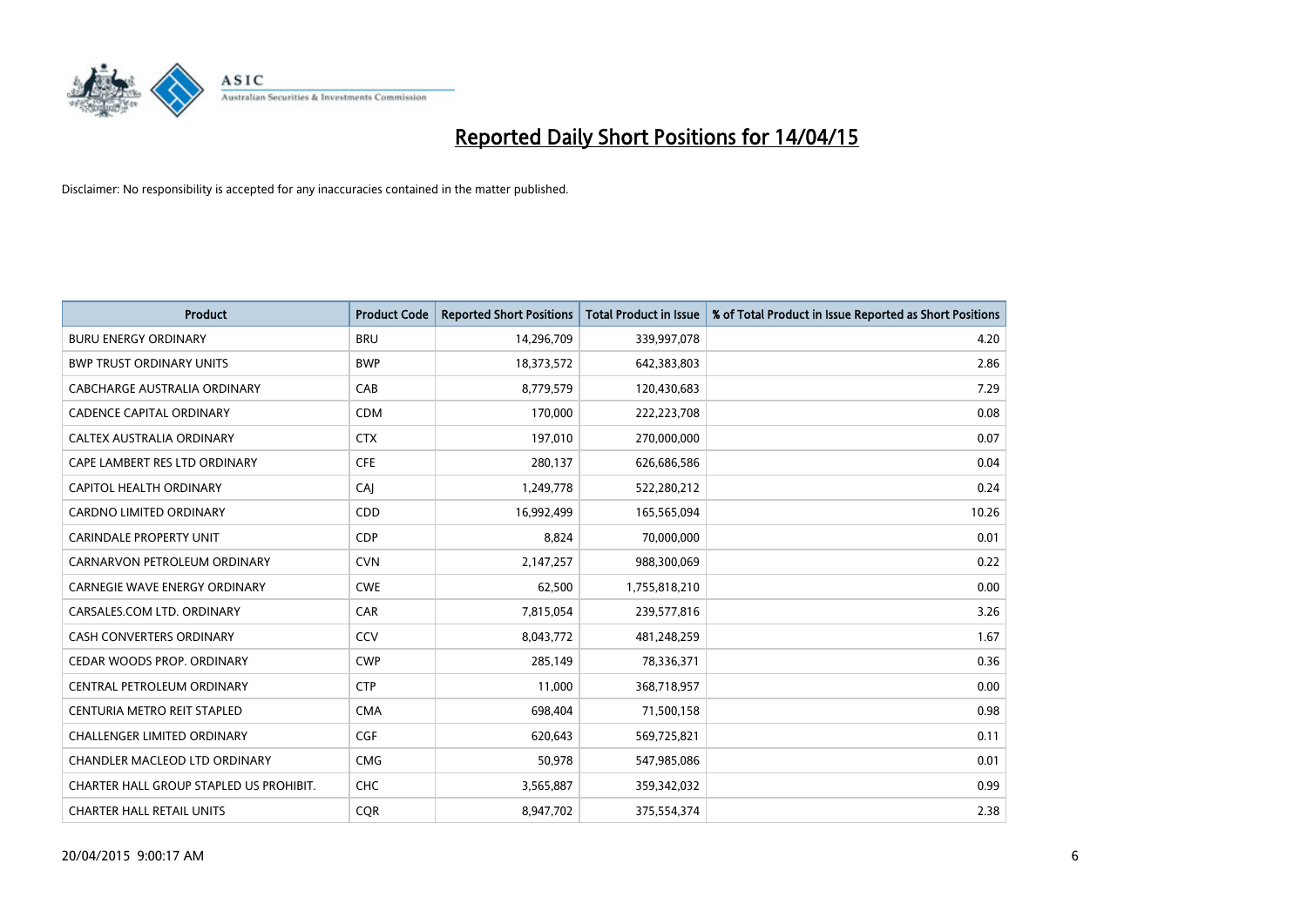

| <b>Product</b>                       | <b>Product Code</b> | <b>Reported Short Positions</b> | <b>Total Product in Issue</b> | % of Total Product in Issue Reported as Short Positions |
|--------------------------------------|---------------------|---------------------------------|-------------------------------|---------------------------------------------------------|
| <b>CHORUS LIMITED ORDINARY</b>       | <b>CNU</b>          | 157,775                         | 396,369,767                   | 0.04                                                    |
| CLEARVIEW WEALTH LTD ORDINARY        | <b>CVW</b>          | 8,641                           | 582,982,182                   | 0.00                                                    |
| CLINUVEL PHARMACEUT, ORDINARY        | <b>CUV</b>          | 10,201                          | 44,554,787                    | 0.02                                                    |
| COAL OF AFRICA LTD ORDINARY          | <b>CZA</b>          | 426                             | 1,599,568,613                 | 0.00                                                    |
| <b>COALSPUR MINES LTD ORDINARY</b>   | <b>CPL</b>          | 8,480                           | 641,544,455                   | 0.00                                                    |
| COCA-COLA AMATIL ORDINARY            | <b>CCL</b>          | 16,582,703                      | 763,590,249                   | 2.17                                                    |
| <b>COCHLEAR LIMITED ORDINARY</b>     | <b>COH</b>          | 2,671,464                       | 57,081,775                    | 4.68                                                    |
| COCKATOO COAL ORDINARY               | <b>COK</b>          | 167,987                         | 67,034,894,842                | 0.00                                                    |
| <b>CODAN LIMITED ORDINARY</b>        | <b>CDA</b>          | 2,461                           | 177,063,244                   | 0.00                                                    |
| <b>COFFEY INTERNATIONAL ORDINARY</b> | <b>COF</b>          | 6,075                           | 255,833,165                   | 0.00                                                    |
| <b>COLLECTION HOUSE ORDINARY</b>     | <b>CLH</b>          | 1,388,621                       | 131,199,651                   | 1.06                                                    |
| <b>COLLINS FOODS LTD ORDINARY</b>    | <b>CKF</b>          | 5,153                           | 93,000,003                    | 0.01                                                    |
| COMMONWEALTH BANK. ORDINARY          | <b>CBA</b>          | 11,293,480                      | 1,621,319,194                 | 0.70                                                    |
| <b>COMPASS RESOURCES ORDINARY</b>    | <b>CMR</b>          | 7,472                           | 1,403,744,100                 | 0.00                                                    |
| <b>COMPUTERSHARE LTD ORDINARY</b>    | <b>CPU</b>          | 4,878,191                       | 556,203,079                   | 0.88                                                    |
| <b>COOPER ENERGY LTD ORDINARY</b>    | <b>COE</b>          | 19,000                          | 331,905,323                   | 0.01                                                    |
| CORP TRAVEL LIMITED ORDINARY         | <b>CTD</b>          | 1,734,331                       | 96,993,355                    | 1.79                                                    |
| <b>COVATA LTD ORDINARY</b>           | <b>CVT</b>          | 61,352                          | 378,273,274                   | 0.02                                                    |
| <b>COVENTRY GROUP ORDINARY</b>       | <b>CYG</b>          | 100,000                         | 37,836,479                    | 0.26                                                    |
| COVER-MORE GRP LTD ORDINARY          | <b>CVO</b>          | 11,288,460                      | 317,750,000                   | 3.55                                                    |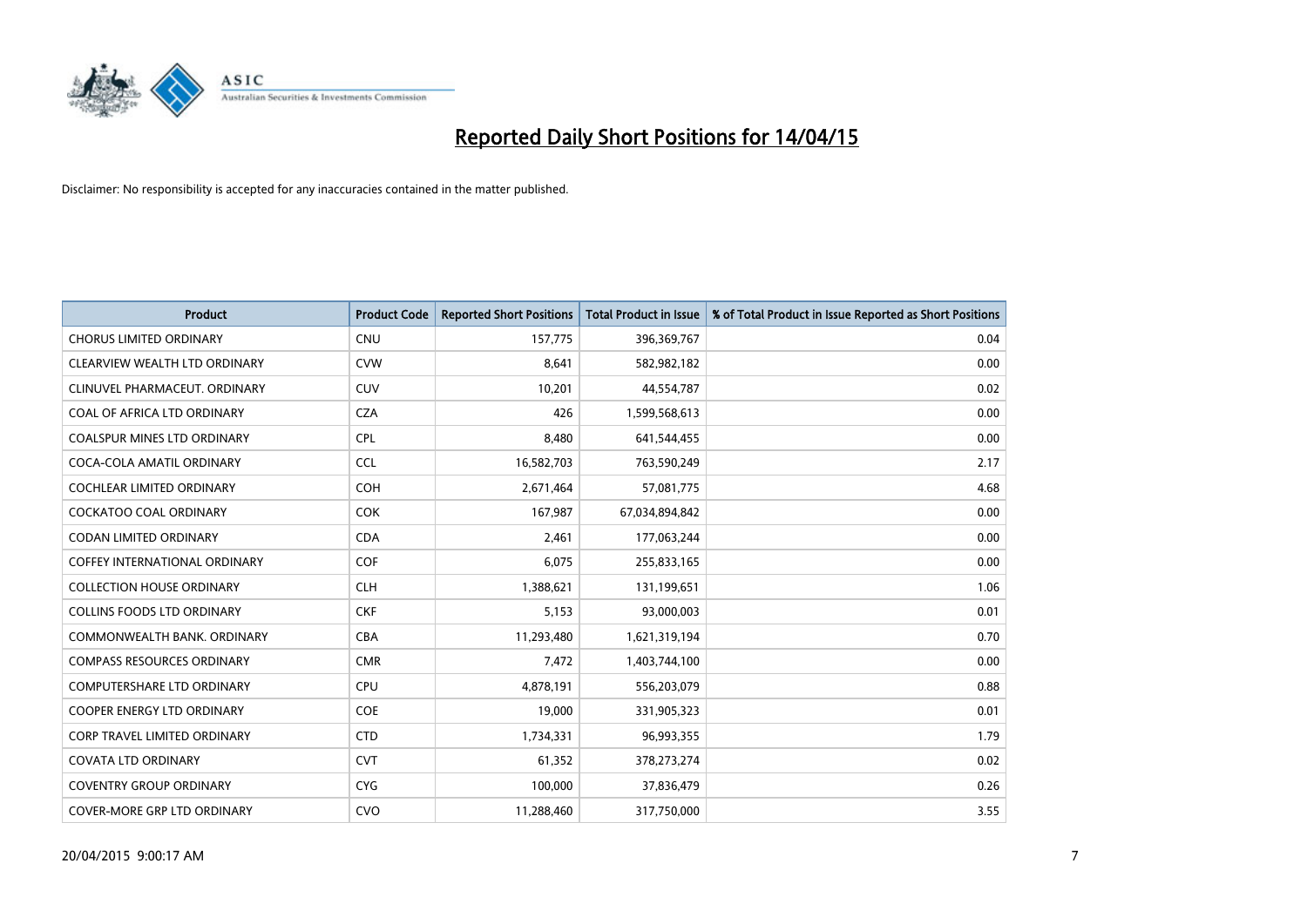

| <b>Product</b>                     | <b>Product Code</b> | <b>Reported Short Positions</b> | <b>Total Product in Issue</b> | % of Total Product in Issue Reported as Short Positions |
|------------------------------------|---------------------|---------------------------------|-------------------------------|---------------------------------------------------------|
| <b>CREDIT CORP GROUP ORDINARY</b>  | CCP                 | 220,504                         | 46,296,407                    | 0.48                                                    |
| CROMWELL PROP STAPLED SECURITIES   | <b>CMW</b>          | 44,577,745                      | 1,737,728,114                 | 2.57                                                    |
| <b>CROWN RESORTS LTD ORDINARY</b>  | <b>CWN</b>          | 13,713,390                      | 728,394,185                   | 1.88                                                    |
| <b>CSG LIMITED ORDINARY</b>        | <b>CSV</b>          | 830,957                         | 284,148,839                   | 0.29                                                    |
| <b>CSL LIMITED ORDINARY</b>        | <b>CSL</b>          | 1,070,386                       | 468,957,830                   | 0.23                                                    |
| <b>CSR LIMITED ORDINARY</b>        | <b>CSR</b>          | 7,820,870                       | 506,000,315                   | 1.55                                                    |
| <b>CUDECO LIMITED ORDINARY</b>     | CDU                 | 8,847,527                       | 272,322,167                   | 3.25                                                    |
| DECMIL GROUP LIMITED ORDINARY      | <b>DCG</b>          | 768,294                         | 168,607,794                   | 0.46                                                    |
| DEEP YELLOW LIMITED ORDINARY       | <b>DYL</b>          | 1,002                           | 1,906,513,081                 | 0.00                                                    |
| DEVINE LIMITED ORDINARY            | <b>DVN</b>          | 2,000                           | 158,730,556                   | 0.00                                                    |
| DEXUS PROPERTY GROUP STAPLED UNITS | <b>DXS</b>          | 3,565,455                       | 905,531,797                   | 0.39                                                    |
| DICK SMITH HLDGS ORDINARY          | <b>DSH</b>          | 19,234,865                      | 236,511,364                   | 8.13                                                    |
| DISCOVERY METALS LTD ORDINARY      | <b>DML</b>          | 365,417                         | 644,039,581                   | 0.06                                                    |
| DOMINO PIZZA ENTERPR ORDINARY      | <b>DMP</b>          | 1,137,044                       | 86,560,773                    | 1.31                                                    |
| DONACO INTERNATIONAL ORDINARY      | <b>DNA</b>          | 16,267,942                      | 683,444,791                   | 2.38                                                    |
| DOWNER EDI LIMITED ORDINARY        | <b>DOW</b>          | 19,605,248                      | 435,399,975                   | 4.50                                                    |
| DRILLSEARCH ENERGY ORDINARY        | <b>DLS</b>          | 11,116,820                      | 461,101,450                   | 2.41                                                    |
| DUET GROUP STAPLED US PROHIBIT.    | <b>DUE</b>          | 25,739,618                      | 1,493,678,915                 | 1.72                                                    |
| DULUXGROUP LIMITED ORDINARY        | <b>DLX</b>          | 1,296,449                       | 388,543,268                   | 0.33                                                    |
| ECHO ENTERTAINMENT ORDINARY        | <b>EGP</b>          | 4,535,999                       | 825,672,730                   | 0.55                                                    |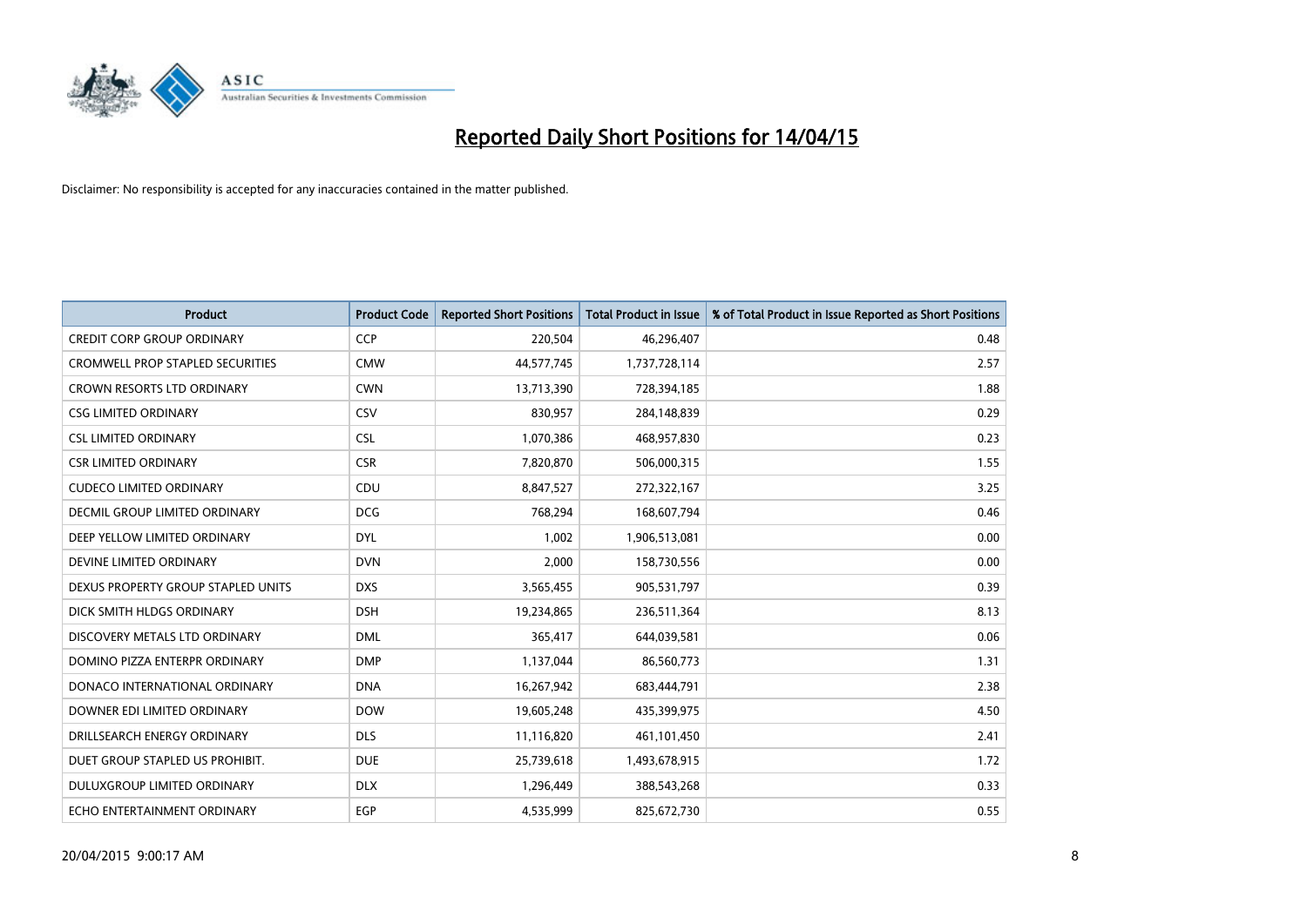

| <b>Product</b>                         | <b>Product Code</b> | <b>Reported Short Positions</b> | <b>Total Product in Issue</b> | % of Total Product in Issue Reported as Short Positions |
|----------------------------------------|---------------------|---------------------------------|-------------------------------|---------------------------------------------------------|
| <b>ELDERS LIMITED ORDINARY</b>         | <b>ELD</b>          | 860,341                         | 83,734,671                    | 1.03                                                    |
| <b>EMECO HOLDINGS ORDINARY</b>         | <b>EHL</b>          | 9,833,931                       | 599,675,707                   | 1.64                                                    |
| <b>EMERCHANTS LTD ORDINARY</b>         | EML                 | 39,000                          | 178,717,203                   | 0.02                                                    |
| <b>ENDEAVOUR MIN CORP CDI 1:1</b>      | <b>EVR</b>          | 21,807                          | 45,424,432                    | 0.05                                                    |
| <b>ENERGY RESOURCES ORDINARY 'A'</b>   | ERA                 | 11,083,198                      | 517,725,062                   | 2.14                                                    |
| <b>ENERGY WORLD CORPOR, ORDINARY</b>   | <b>EWC</b>          | 42,949,109                      | 1,734,166,672                 | 2.48                                                    |
| <b>ENSOGO LIMITED ORDINARY</b>         | E88                 | 212,387                         | 485,613,903                   | 0.04                                                    |
| EQUITY TRUSTEES ORDINARY               | EQT                 | 51,435                          | 19,272,426                    | 0.27                                                    |
| ERM POWER LIMITED ORDINARY             | EPW                 | 14,000                          | 242,021,217                   | 0.01                                                    |
| ESTIA HEALTH LTD ORDINARY              | EHE                 | 1,446,546                       | 180,885,580                   | 0.80                                                    |
| EVOLUTION MINING LTD ORDINARY          | <b>EVN</b>          | 2,979,456                       | 716,762,574                   | 0.42                                                    |
| FAIRFAX MEDIA LTD ORDINARY             | <b>FXJ</b>          | 32,749,886                      | 2,420,475,546                 | 1.35                                                    |
| FAR LTD ORDINARY                       | <b>FAR</b>          | 8,525,700                       | 3,127,558,427                 | 0.27                                                    |
| FEDERATION CNTRES ORD/UNIT STAPLED SEC | <b>FDC</b>          | 3,849,861                       | 1,427,641,565                 | 0.27                                                    |
| FINBAR GROUP LIMITED ORDINARY          | <b>FRI</b>          | 21,232                          | 228,394,946                   | 0.01                                                    |
| FISHER & PAYKEL H. ORDINARY            | <b>FPH</b>          | 157,158                         | 557,940,257                   | 0.03                                                    |
| FLEETWOOD CORP ORDINARY                | <b>FWD</b>          | 1,137,346                       | 61,039,412                    | 1.86                                                    |
| FLETCHER BUILDING ORDINARY             | <b>FBU</b>          | 1,204,058                       | 687,854,788                   | 0.18                                                    |
| FLEXIGROUP LIMITED ORDINARY            | <b>FXL</b>          | 7,003,721                       | 304,149,707                   | 2.30                                                    |
| FLIGHT CENTRE TRAVEL ORDINARY          | <b>FLT</b>          | 11,264,788                      | 100,802,653                   | 11.18                                                   |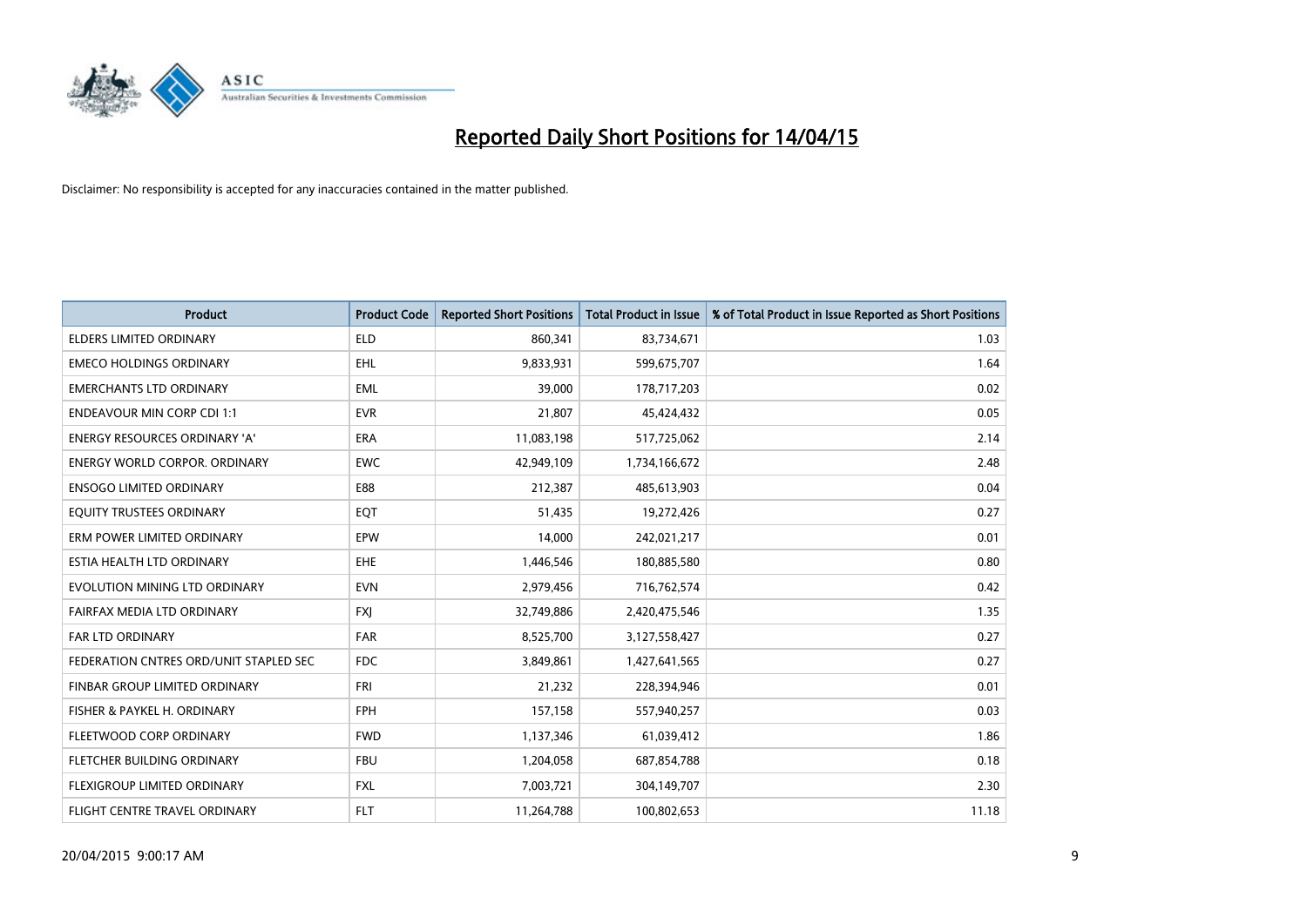

| <b>Product</b>                             | <b>Product Code</b> | <b>Reported Short Positions</b> | <b>Total Product in Issue</b> | % of Total Product in Issue Reported as Short Positions |
|--------------------------------------------|---------------------|---------------------------------|-------------------------------|---------------------------------------------------------|
| <b>FLINDERS MINES LTD ORDINARY</b>         | <b>FMS</b>          | 164,998                         | 2,762,995,689                 | 0.01                                                    |
| FOCUS MINERALS LTD ORDINARY                | <b>FML</b>          | 3,105,219                       | 9,137,375,877                 | 0.03                                                    |
| FOLKESTONE EDU TRUST UNITS                 | <b>FET</b>          | 417,608                         | 244,378,866                   | 0.17                                                    |
| FONTERRA SHARE FUND ORDINARY UNITS         | <b>FSF</b>          | 144,520                         | 116,977,611                   | 0.12                                                    |
| <b>FORTESCUE METALS GRP ORDINARY</b>       | <b>FMG</b>          | 388,494,387                     | 3,113,798,151                 | 12.48                                                   |
| FREEDOM FOOD LTD ORDINARY                  | <b>FNP</b>          | 130,277                         | 153,356,329                   | 0.08                                                    |
| <b>G.U.D. HOLDINGS ORDINARY</b>            | GUD                 | 1,766,744                       | 70,939,492                    | 2.49                                                    |
| <b>G8 EDUCATION LIMITED ORDINARY</b>       | <b>GEM</b>          | 22,996,661                      | 359,151,207                   | 6.40                                                    |
| <b>GALAXY RESOURCES ORDINARY</b>           | GXY                 | 831,022                         | 1,064,783,990                 | 0.08                                                    |
| <b>GBST HOLDINGS., ORDINARY</b>            | GBT                 | 885,994                         | 66,561,725                    | 1.33                                                    |
| <b>GDI PROPERTY GRP STAPLED SECURITIES</b> | GDI                 | 1,459,093                       | 563,037,466                   | 0.26                                                    |
| <b>GENESIS ENERGY LTD ORDINARY</b>         | <b>GNE</b>          | 135,046                         | 1,000,000,000                 | 0.01                                                    |
| <b>GENETIC TECHNOLOGIES ORDINARY</b>       | GTG                 | 21,972,750                      | 1,714,191,631                 | 1.28                                                    |
| <b>GENTRACK GROUP LTD ORDINARY</b>         | <b>GTK</b>          | 3,000                           | 72,699,510                    | 0.00                                                    |
| <b>GENWORTH MORTGAGE ORDINARY</b>          | <b>GMA</b>          | 16,365,282                      | 650,000,000                   | 2.52                                                    |
| <b>GINDALBIE METALS LTD ORDINARY</b>       | GBG                 | 11,518,586                      | 1,495,448,025                 | 0.77                                                    |
| <b>GLOBAL VALUE FND LTD ORDINARY</b>       | <b>GVF</b>          | 50,000                          | 64,863,463                    | 0.08                                                    |
| <b>GOLD ROAD RES LTD ORDINARY</b>          | GOR                 | 1,541,790                       | 594,881,822                   | 0.26                                                    |
| <b>GOODMAN GROUP STAPLED</b>               | <b>GMG</b>          | 7,263,031                       | 1,753,035,922                 | 0.41                                                    |
| <b>GPT GROUP STAPLED SEC.</b>              | <b>GPT</b>          | 10,518,920                      | 1,777,579,081                 | 0.59                                                    |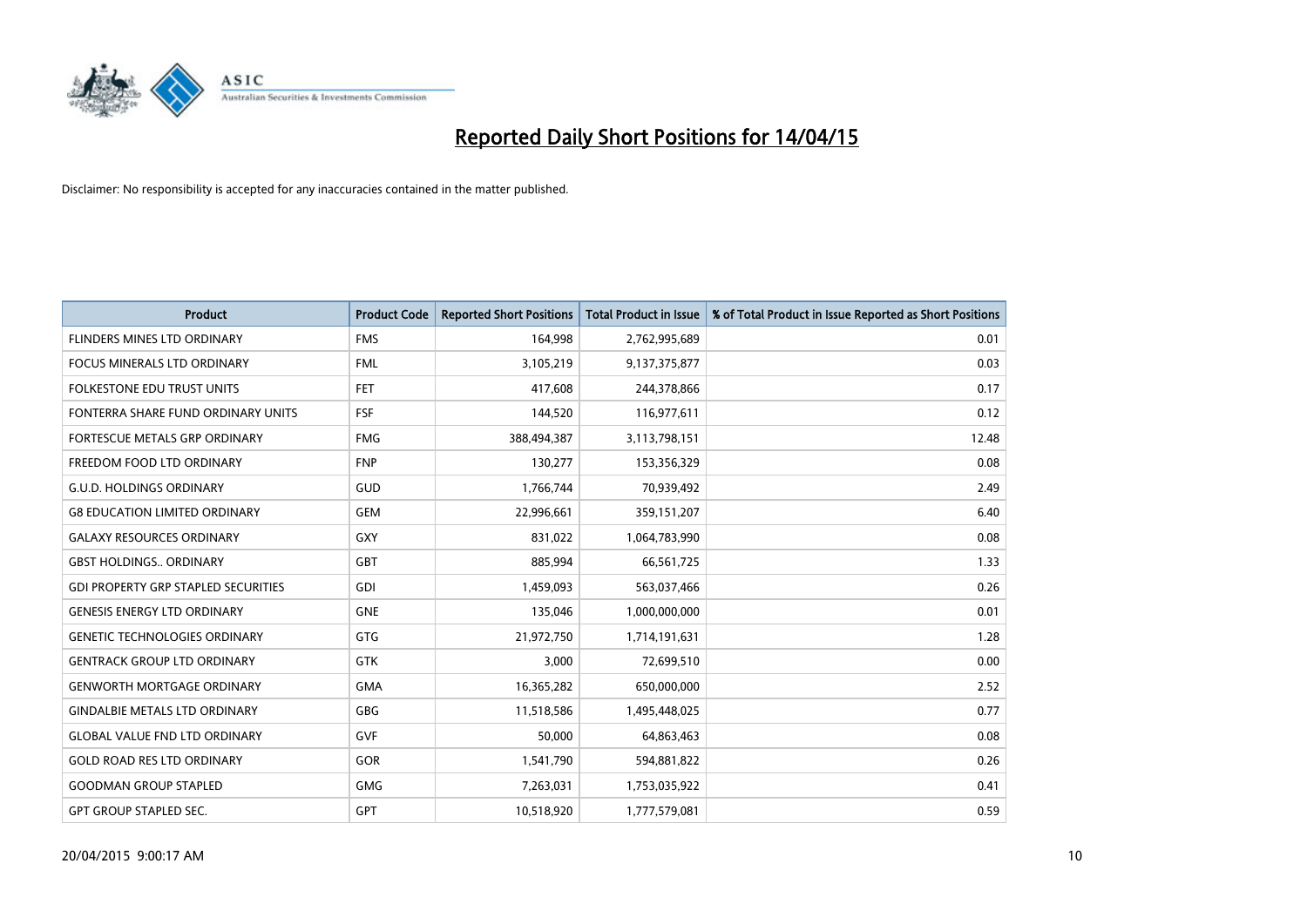

| Product                                          | <b>Product Code</b> | <b>Reported Short Positions</b> | <b>Total Product in Issue</b> | % of Total Product in Issue Reported as Short Positions |
|--------------------------------------------------|---------------------|---------------------------------|-------------------------------|---------------------------------------------------------|
| <b>GPT METRO OFFICE FND UNITS</b>                | <b>GMF</b>          | 1,290,362                       | 127,600,500                   | 1.01                                                    |
| <b>GRAINCORP LIMITED A CLASS ORDINARY</b>        | <b>GNC</b>          | 11,999,146                      | 228,855,628                   | 5.24                                                    |
| <b>GREENCROSS LIMITED ORDINARY</b>               | GXL                 | 1,602,244                       | 112,478,993                   | 1.42                                                    |
| <b>GREENLAND MIN EN LTD ORDINARY</b>             | GGG                 | 4,038,000                       | 683,080,555                   | 0.59                                                    |
| <b>GREENLAND MIN EN LTD RIGHTS 26-JUN-14</b>     | GGGR                | 3,842                           | 88,685,050                    | 0.00                                                    |
| <b>GROWTHPOINT PROPERTY ORD/UNIT STAPLED SEC</b> | GOZ                 | 725,561                         | 569,027,781                   | 0.13                                                    |
| <b>GRYPHON MINERALS LTD ORDINARY</b>             | GRY                 | 1,273,379                       | 401,290,987                   | 0.32                                                    |
| <b>GWA GROUP LTD ORDINARY</b>                    | <b>GWA</b>          | 14,906,754                      | 306,533,770                   | 4.86                                                    |
| HANSEN TECHNOLOGIES ORDINARY                     | <b>HSN</b>          | 287,263                         | 163,486,337                   | 0.18                                                    |
| <b>HARVEY NORMAN ORDINARY</b>                    | <b>HVN</b>          | 27,865,915                      | 1,110,603,911                 | 2.51                                                    |
| HEALTHSCOPE LIMITED. ORDINARY                    | <b>HSO</b>          | 4,781,801                       | 1,732,094,838                 | 0.28                                                    |
| <b>HENDERSON GROUP CDI 1:1</b>                   | HGG                 | 2,057,439                       | 731,469,773                   | 0.28                                                    |
| HFA HOLDINGS LIMITED ORDINARY                    | <b>HFA</b>          | 308                             | 162,147,897                   | 0.00                                                    |
| <b>HIGHLANDS PACIFIC ORDINARY</b>                | <b>HIG</b>          | $\mathbf{1}$                    | 920,577,086                   | 0.00                                                    |
| HILLGROVE RES LTD ORDINARY                       | <b>HGO</b>          | 92,496                          | 147,798,623                   | 0.06                                                    |
| HILLS LTD ORDINARY                               | <b>HIL</b>          | 3,197,888                       | 231,985,526                   | 1.38                                                    |
| HORIZON OIL LIMITED ORDINARY                     | <b>HZN</b>          | 45,563,470                      | 1,301,981,265                 | 3.50                                                    |
| <b>HOTEL PROPERTY STAPLED</b>                    | <b>HPI</b>          | 372,069                         | 146, 105, 439                 | 0.25                                                    |
| HUNTER HALL GLOBAL ORDINARY                      | <b>HHV</b>          | 427,167                         | 217,217,148                   | 0.20                                                    |
| <b>ICAR ASIA LTD ORDINARY</b>                    | ICQ                 | 246,988                         | 218,592,707                   | 0.11                                                    |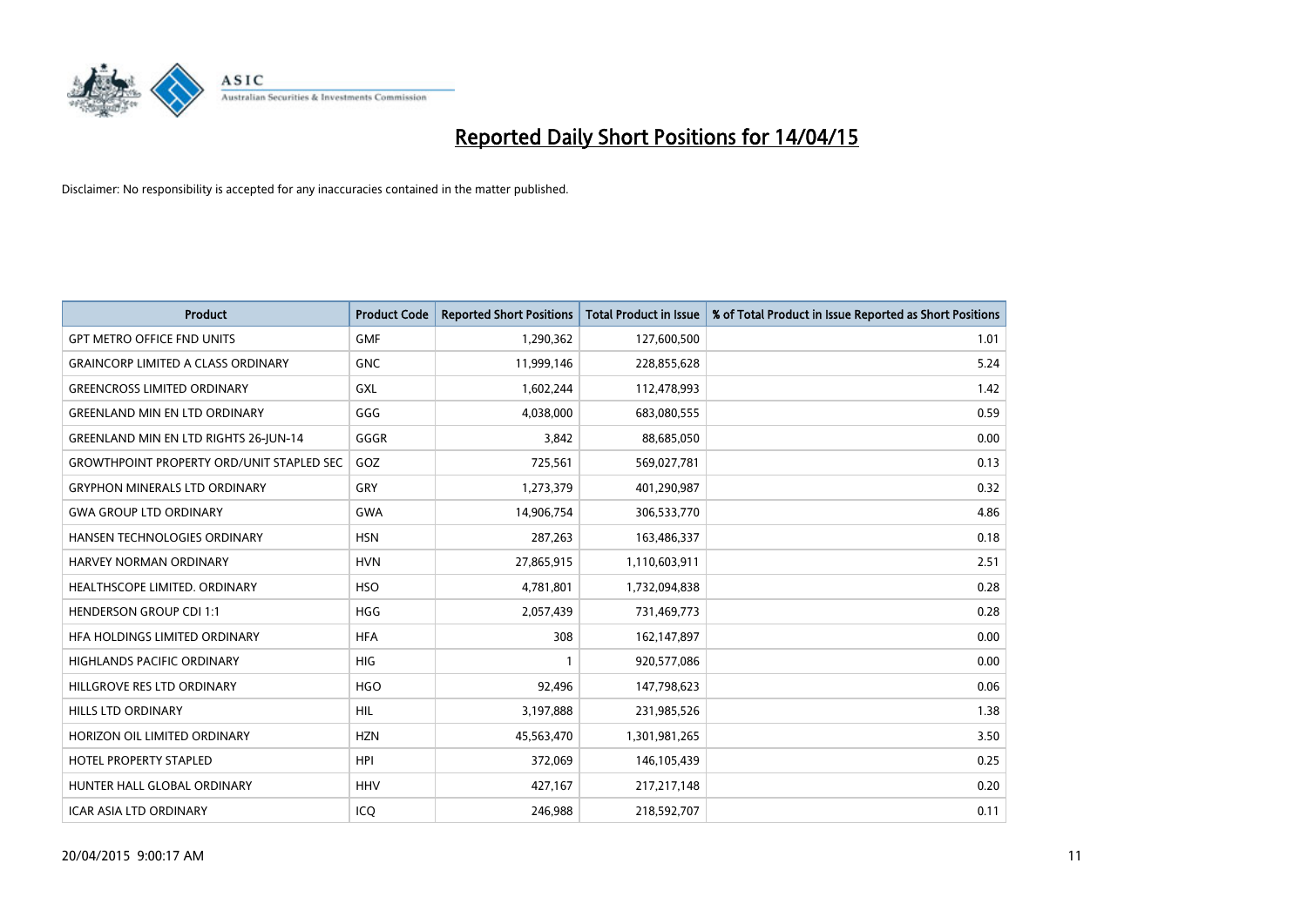

| Product                                       | <b>Product Code</b> | <b>Reported Short Positions</b> | <b>Total Product in Issue</b> | % of Total Product in Issue Reported as Short Positions |
|-----------------------------------------------|---------------------|---------------------------------|-------------------------------|---------------------------------------------------------|
| <b>IINET LIMITED ORDINARY</b>                 | <b>IIN</b>          | 4,038,388                       | 162,950,896                   | 2.48                                                    |
| <b>ILUKA RESOURCES ORDINARY</b>               | <b>ILU</b>          | 34,015,319                      | 418,700,517                   | 8.12                                                    |
| <b>IMDEX LIMITED ORDINARY</b>                 | <b>IMD</b>          | 1,176,044                       | 216,203,136                   | 0.54                                                    |
| IMF BENTHAM LTD ORDINARY                      | <b>IMF</b>          | 3,805,497                       | 166,580,957                   | 2.28                                                    |
| <b>IMPEDIMED LIMITED ORDINARY</b>             | <b>IPD</b>          | 167,803                         | 293,202,840                   | 0.06                                                    |
| <b>INCITEC PIVOT ORDINARY</b>                 | IPL                 | 16,443,098                      | 1,675,621,466                 | 0.98                                                    |
| <b>INDEPENDENCE GROUP ORDINARY</b>            | <b>IGO</b>          | 2,931,948                       | 234,256,573                   | 1.25                                                    |
| <b>INDUSTRIA REIT STAPLED</b>                 | <b>IDR</b>          | 930,025                         | 125,000,001                   | 0.74                                                    |
| <b>INFIGEN ENERGY STAPLED SECURITIES</b>      | <b>IFN</b>          | 2,336,163                       | 767,887,581                   | 0.30                                                    |
| <b>INFOMEDIA LTD ORDINARY</b>                 | <b>IFM</b>          | 725,760                         | 308,134,187                   | 0.24                                                    |
| <b>INGENIA GROUP STAPLED SECURITIES</b>       | <b>INA</b>          | 19,523,076                      | 882,699,837                   | 2.21                                                    |
| <b>INSURANCE AUSTRALIA ORDINARY</b>           | IAG                 | 17,085,181                      | 2,341,618,048                 | 0.73                                                    |
| <b>INTREPID MINES ORDINARY</b>                | <b>IAU</b>          | 283,359                         | 369,869,196                   | 0.08                                                    |
| INTUERI EDU GRP LTD ORDINARY                  | IQE                 | 196                             | 100,000,000                   | 0.00                                                    |
| <b>INVESTA OFFICE FUND STAPLED SECURITIES</b> | <b>IOF</b>          | 905,300                         | 614,047,458                   | 0.15                                                    |
| <b>INVOCARE LIMITED ORDINARY</b>              | <b>IVC</b>          | 4,265,647                       | 110,030,298                   | 3.88                                                    |
| <b>IOOF HOLDINGS LTD ORDINARY</b>             | IFL                 | 12,111,681                      | 300,133,752                   | 4.04                                                    |
| IPH LIMITED ORDINARY                          | <b>IPH</b>          | 577,359                         | 157,559,499                   | 0.37                                                    |
| <b>IPROPERTY GROUP LTD ORDINARY</b>           | <b>IPP</b>          | 4,265,787                       | 187, 378, 774                 | 2.28                                                    |
| <b>IRESS LIMITED ORDINARY</b>                 | <b>IRE</b>          | 5,639,810                       | 159,097,319                   | 3.54                                                    |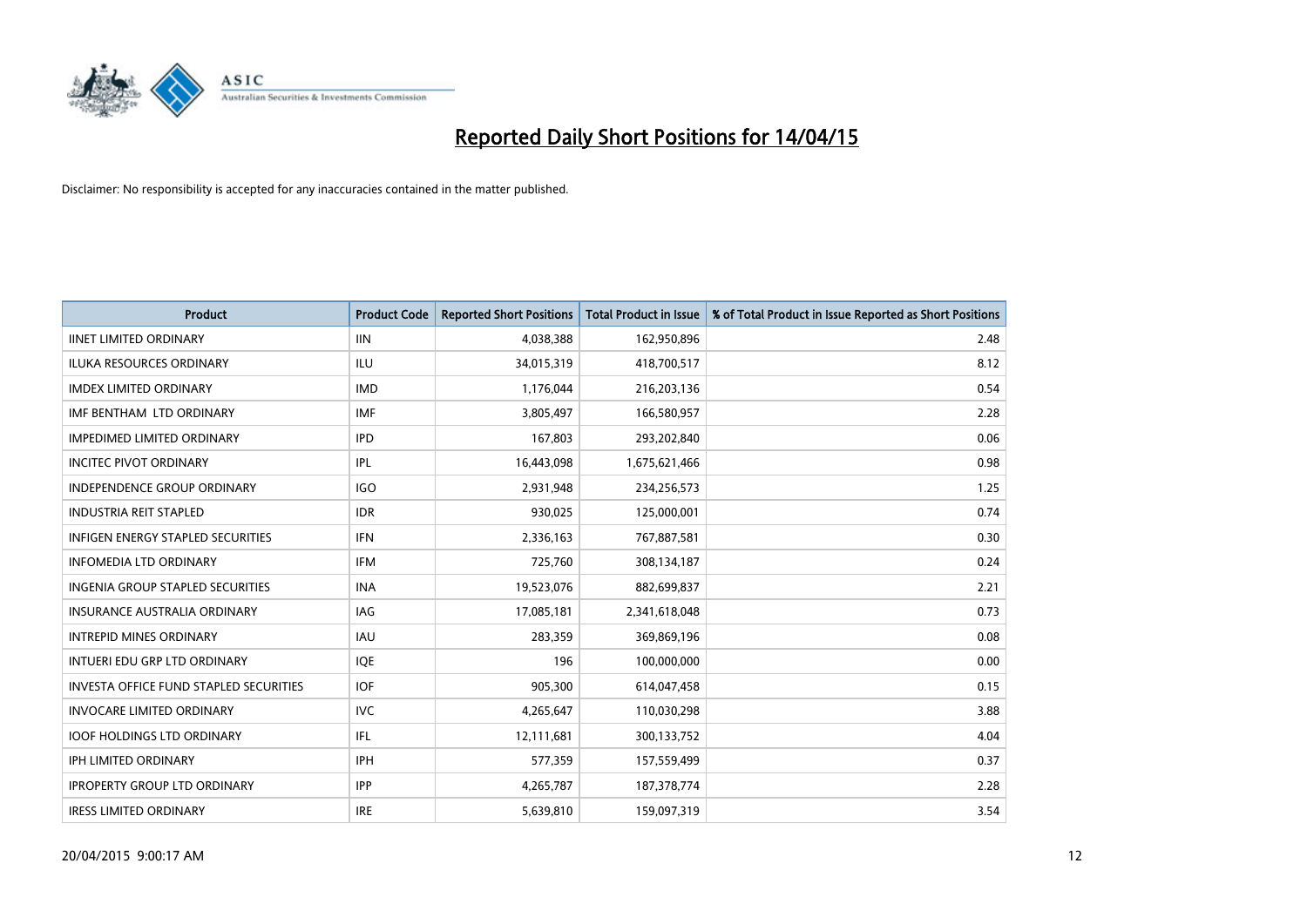

| <b>Product</b>                           | <b>Product Code</b> | <b>Reported Short Positions</b> | <b>Total Product in Issue</b> | % of Total Product in Issue Reported as Short Positions |
|------------------------------------------|---------------------|---------------------------------|-------------------------------|---------------------------------------------------------|
| <b>ISELECT LTD ORDINARY</b>              | <b>ISU</b>          | 616,465                         | 261,489,894                   | 0.24                                                    |
| <b>ISENTIA GROUP LTD ORDINARY</b>        | <b>ISD</b>          | 60,221                          | 200,000,001                   | 0.03                                                    |
| <b>ISENTRIC LTD. ORDINARY</b>            | ICU                 | 39,829                          | 134,703,703                   | 0.03                                                    |
| JAMES HARDIE INDUST CHESS DEPOSITARY INT | <b>IHX</b>          | 14,466,225                      | 445,680,673                   | 3.25                                                    |
| <b>JAPARA HEALTHCARE LT ORDINARY</b>     | <b>IHC</b>          | 19,046,412                      | 263,046,592                   | 7.24                                                    |
| JB HI-FI LIMITED ORDINARY                | <b>IBH</b>          | 8,743,660                       | 98,981,083                    | 8.83                                                    |
| KAROON GAS AUSTRALIA ORDINARY            | <b>KAR</b>          | 22,536,531                      | 246,621,832                   | 9.14                                                    |
| KATHMANDU HOLD LTD ORDINARY              | <b>KMD</b>          | 12,195,958                      | 201,484,583                   | 6.05                                                    |
| <b>KBL MINING LIMITED ORDINARY</b>       | <b>KBL</b>          | 1.820                           | 495,765,509                   | 0.00                                                    |
| <b>KGL RESOURCES LTD ORDINARY</b>        | <b>KGL</b>          | 6,125                           | 141,540,563                   | 0.00                                                    |
| KINGSGATE CONSOLID. ORDINARY             | <b>KCN</b>          | 16, 167, 882                    | 223,584,937                   | 7.23                                                    |
| KINGSROSE MINING LTD ORDINARY            | <b>KRM</b>          | 808,427                         | 358,611,493                   | 0.23                                                    |
| KOGI IRON LTD ORDINARY                   | <b>KFE</b>          | 322,000                         | 376,669,836                   | 0.09                                                    |
| LEIGHTON HOLDINGS ORDINARY               | LEI                 | 6,232,029                       | 338,503,563                   | 1.84                                                    |
| LEND LEASE GROUP UNIT/ORD STAPLED        | <b>LLC</b>          | 2,086,938                       | 580,468,486                   | 0.36                                                    |
| LIFESTYLE COMMUNIT. ORDINARY             | LIC                 | 25,001                          | 101,395,131                   | 0.02                                                    |
| LIQUEFIED NATURAL ORDINARY               | LNG                 | 15,040,416                      | 462,943,201                   | 3.25                                                    |
| LONESTAR RESO LTD ORDINARY               | <b>LNR</b>          | 135,052                         | 752,187,211                   | 0.02                                                    |
| LYNAS CORPORATION ORDINARY               | <b>LYC</b>          | 95,095,950                      | 3,371,002,400                 | 2.82                                                    |
| M2 GRP LTD ORDINARY                      | <b>MTU</b>          | 2,273,522                       | 182,371,728                   | 1.25                                                    |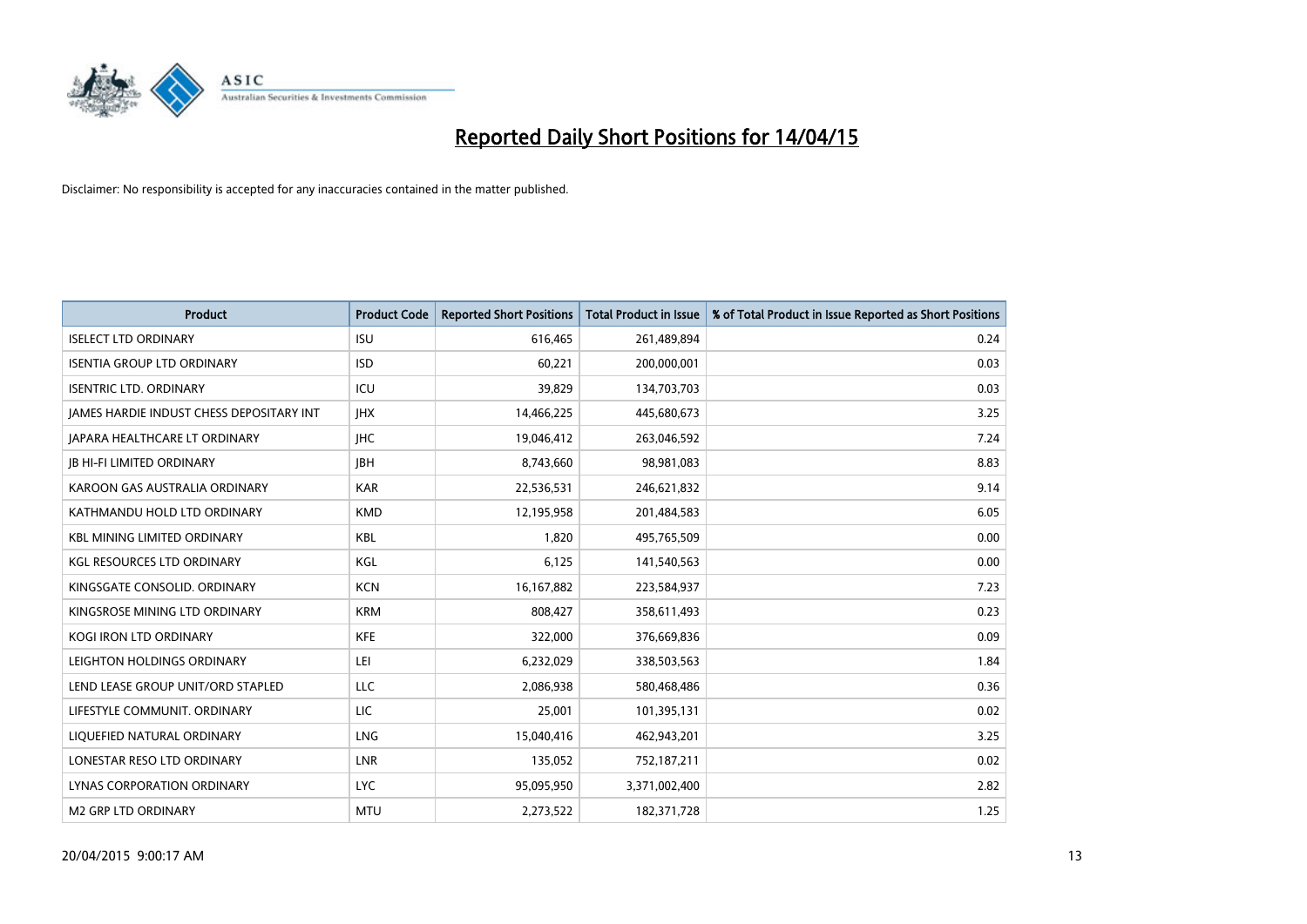

| <b>Product</b>                        | <b>Product Code</b> | <b>Reported Short Positions</b> | <b>Total Product in Issue</b> | % of Total Product in Issue Reported as Short Positions |
|---------------------------------------|---------------------|---------------------------------|-------------------------------|---------------------------------------------------------|
| <b>MACA LIMITED ORDINARY</b>          | <b>MLD</b>          | 1,627,309                       | 232,676,373                   | 0.70                                                    |
| <b>MACMAHON HOLDINGS ORDINARY</b>     | <b>MAH</b>          | 25,020                          | 1,261,699,966                 | 0.00                                                    |
| MACO ATLAS ROADS GRP ORDINARY STAPLED | <b>MOA</b>          | 12,978,682                      | 511,538,852                   | 2.54                                                    |
| MACQUARIE GROUP LTD ORDINARY          | <b>MOG</b>          | 772,741                         | 333,457,777                   | 0.23                                                    |
| MAGELLAN FIN GRP LTD ORDINARY         | <b>MFG</b>          | 1,565,107                       | 159,892,401                   | 0.98                                                    |
| MAGELLAN FLAGSHIP ORDINARY            | <b>MFF</b>          | 194,451                         | 376,303,990                   | 0.05                                                    |
| MANTRA GROUP LTD ORDINARY             | <b>MTR</b>          | 3,448,232                       | 266, 247, 723                 | 1.30                                                    |
| <b>MATRIX C &amp; E LTD ORDINARY</b>  | <b>MCE</b>          | 2,546,538                       | 94,555,428                    | 2.69                                                    |
| MAVERICK DRILLING ORDINARY            | <b>MAD</b>          | 8,742                           | 545,000,115                   | 0.00                                                    |
| <b>MAXITRANS INDUSTRIES ORDINARY</b>  | <b>MXI</b>          | 3,884                           | 185,075,653                   | 0.00                                                    |
| MAYNE PHARMA LTD ORDINARY             | <b>MYX</b>          | 13,229,156                      | 785,424,531                   | 1.68                                                    |
| MCMILLAN SHAKESPEARE ORDINARY         | <b>MMS</b>          | 123,421                         | 81,810,993                    | 0.15                                                    |
| <b>MCPHERSON'S LTD ORDINARY</b>       | <b>MCP</b>          | 6,427                           | 97,338,017                    | 0.01                                                    |
| MEDIBANK PRIVATE LTD ORDINARY         | <b>MPL</b>          | 28,933,201                      | 2,754,003,240                 | 1.05                                                    |
| MEDUSA MINING LTD ORDINARY            | <b>MML</b>          | 6,898,705                       | 207,794,301                   | 3.32                                                    |
| MELBOURNE IT LIMITED ORDINARY         | MLB                 | 3,002                           | 92,944,392                    | 0.00                                                    |
| MERIDIAN ENERGY INSTALMENT RECEIPTS   | <b>MEZCA</b>        | 382,579                         | 1,255,413,626                 | 0.03                                                    |
| MESOBLAST LIMITED ORDINARY            | <b>MSB</b>          | 22,169,534                      | 324,441,029                   | 6.83                                                    |
| METALS X LIMITED ORDINARY             | <b>MLX</b>          | 9,382                           | 416,010,939                   | 0.00                                                    |
| METCASH LIMITED ORDINARY              | <b>MTS</b>          | 161,344,506                     | 928,357,876                   | 17.38                                                   |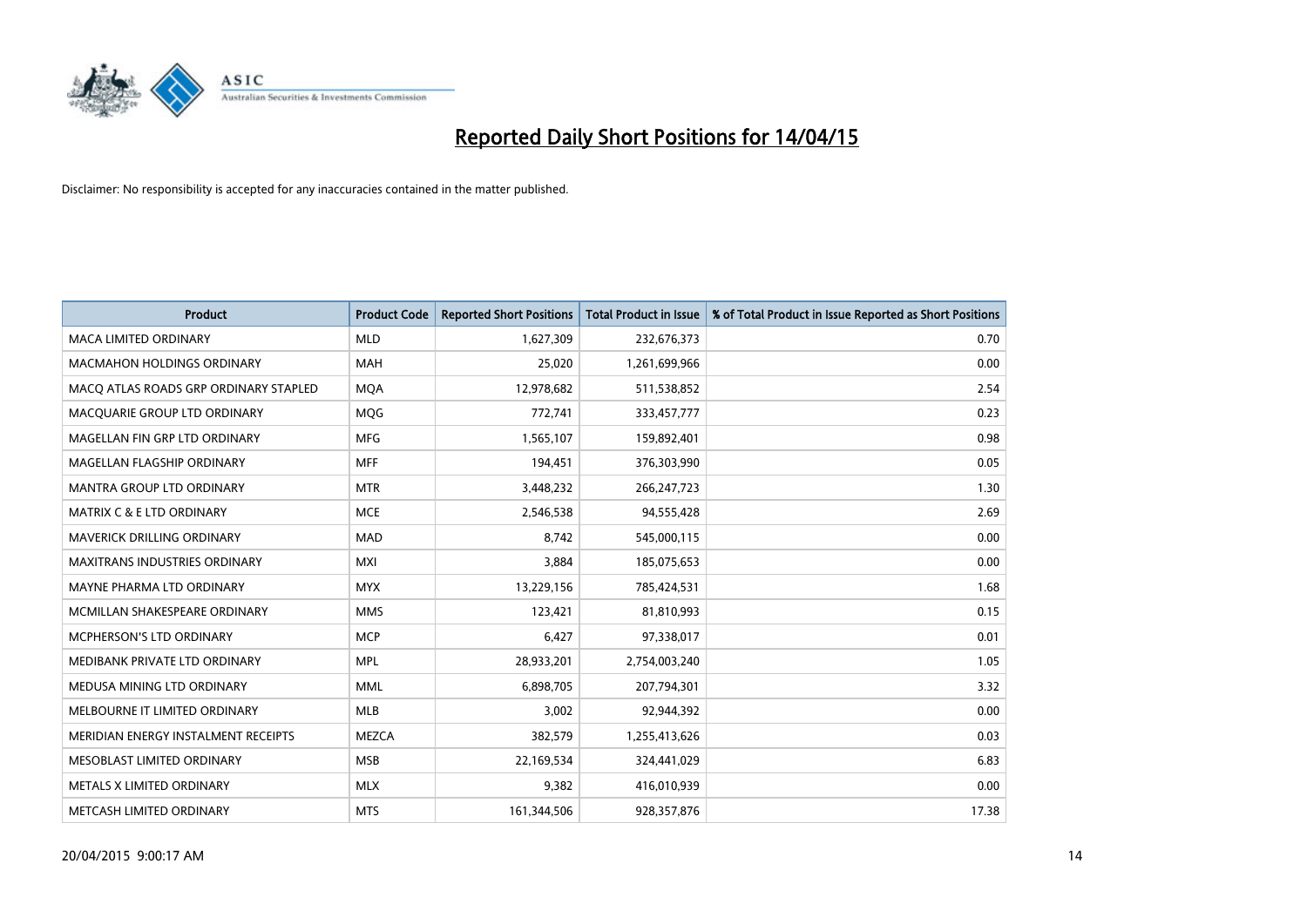

| <b>Product</b>                     | <b>Product Code</b> | <b>Reported Short Positions</b> | <b>Total Product in Issue</b> | % of Total Product in Issue Reported as Short Positions |
|------------------------------------|---------------------|---------------------------------|-------------------------------|---------------------------------------------------------|
| MIGHTY RIVER POWER ORDINARY        | <b>MYT</b>          | 1,707,919                       | 1,400,012,517                 | 0.12                                                    |
| MINCOR RESOURCES NL ORDINARY       | <b>MCR</b>          | 104,488                         | 188,238,274                   | 0.06                                                    |
| MINERAL DEPOSITS ORDINARY          | <b>MDL</b>          | 243,752                         | 103,676,341                   | 0.24                                                    |
| MINERAL RESOURCES, ORDINARY        | <b>MIN</b>          | 25,530,672                      | 187,270,274                   | 13.63                                                   |
| MIRABELA NICKEL LTD ORDINARY       | <b>MBN</b>          | 2,012,125                       | 929,710,216                   | 0.22                                                    |
| MIRVAC GROUP STAPLED SECURITIES    | <b>MGR</b>          | 2,537,595                       | 3,697,620,317                 | 0.07                                                    |
| MMAOFFSHOR ORDINARY                | <b>MRM</b>          | 36,424,840                      | 371,219,785                   | 9.81                                                    |
| MOLOPO ENERGY LTD ORDINARY         | <b>MPO</b>          | 46,833                          | 248,869,398                   | 0.02                                                    |
| MONADELPHOUS GROUP ORDINARY        | <b>MND</b>          | 12,867,283                      | 93,194,159                    | 13.81                                                   |
| MONASH IVF GROUP LTD ORDINARY      | <b>MVF</b>          | 1,139,887                       | 231,081,089                   | 0.49                                                    |
| MONEY3 CORPORATION ORDINARY        | <b>MNY</b>          | 126,964                         | 128,383,729                   | 0.10                                                    |
| MORTGAGE CHOICE LTD ORDINARY       | <b>MOC</b>          | 139,163                         | 124,216,248                   | 0.11                                                    |
| <b>MOUNT GIBSON IRON ORDINARY</b>  | <b>MGX</b>          | 91,334,526                      | 1,090,805,085                 | 8.37                                                    |
| <b>MOUNT RIDLEY MINES ORDINARY</b> | <b>MRD</b>          | 25,000                          | 797,174,646                   | 0.00                                                    |
| MULTIPLEX SITES SITES              | <b>MXUPA</b>        | 2,395                           | 4,500,000                     | 0.05                                                    |
| MYER HOLDINGS LTD ORDINARY         | <b>MYR</b>          | 111,243,344                     | 585,689,551                   | 18.99                                                   |
| MYSTATE LIMITED ORDINARY           | <b>MYS</b>          | 5,617                           | 87,283,417                    | 0.01                                                    |
| NANOSONICS LIMITED ORDINARY        | <b>NAN</b>          | 1,716,481                       | 281,339,223                   | 0.61                                                    |
| NATIONAL AUST, BANK ORDINARY       | <b>NAB</b>          | 14,734,813                      | 2,421,112,169                 | 0.61                                                    |
| NATIONAL STORAGE STAPLED           | <b>NSR</b>          | 2,994,420                       | 334,456,409                   | 0.90                                                    |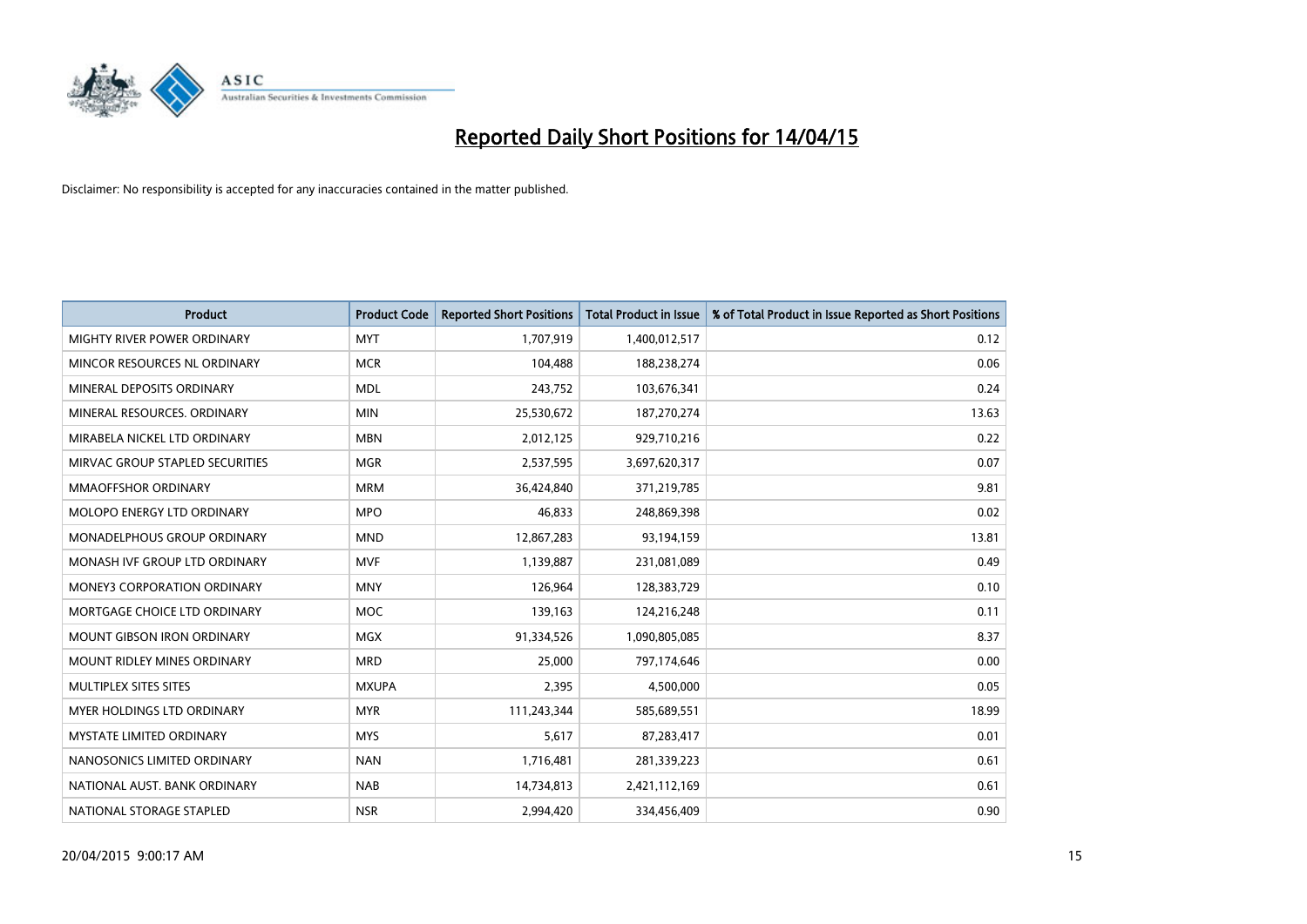

| <b>Product</b>                         | <b>Product Code</b> | <b>Reported Short Positions</b> | <b>Total Product in Issue</b> | % of Total Product in Issue Reported as Short Positions |
|----------------------------------------|---------------------|---------------------------------|-------------------------------|---------------------------------------------------------|
| NAVITAS LIMITED ORDINARY               | <b>NVT</b>          | 4,669,793                       | 376,330,968                   | 1.24                                                    |
| NEARMAP LTD ORDINARY                   | <b>NEA</b>          | 2,131,939                       | 351,696,101                   | 0.61                                                    |
| NEON ENERGY LIMITED ORDINARY           | <b>NEN</b>          | 13,245                          | 558,149,678                   | 0.00                                                    |
| NEW HOPE CORPORATION ORDINARY          | <b>NHC</b>          | 908,911                         | 830,999,449                   | 0.11                                                    |
| NEWCREST MINING ORDINARY               | <b>NCM</b>          | 7,210,431                       | 766,510,971                   | 0.94                                                    |
| NEWS CORP A NON-VOTING CDI             | <b>NWSLV</b>        | 335                             | 2,386,882                     | 0.01                                                    |
| NEWS CORP B VOTING CDI                 | <b>NWS</b>          | 1,968,110                       | 45,026,902                    | 4.37                                                    |
| NEWSAT LIMITED ORDINARY                | <b>NWT</b>          | 1,136,958                       | 643,874,841                   | 0.18                                                    |
| NEXTDC LIMITED ORDINARY                | <b>NXT</b>          | 14,364,615                      | 193,450,200                   | 7.43                                                    |
| NIB HOLDINGS LIMITED ORDINARY          | <b>NHF</b>          | 2,864,570                       | 439,004,182                   | 0.65                                                    |
| NINE ENTERTAINMENT ORDINARY            | <b>NEC</b>          | 32,902,719                      | 940,295,023                   | 3.50                                                    |
| NOBLE MINERAL RES ORDINARY             | <b>NMG</b>          | 2,365,726                       | 666,397,952                   | 0.36                                                    |
| NORTHERN IRON LTD ORDINARY             | <b>NFE</b>          | 10,000                          | 484,405,314                   | 0.00                                                    |
| NORTHERN STAR ORDINARY                 | <b>NST</b>          | 32,069,069                      | 592,660,880                   | 5.41                                                    |
| NOVION PROPERTY GRP STAPLED SECURITIES | <b>NVN</b>          | 65,005,745                      | 3,077,214,058                 | 2.11                                                    |
| NOVOGEN LIMITED ORDINARY               | <b>NRT</b>          | 446,392                         | 260,694,150                   | 0.17                                                    |
| NRW HOLDINGS LIMITED ORDINARY          | <b>NWH</b>          | 19,432,246                      | 278,888,011                   | 6.97                                                    |
| NUFARM LIMITED ORDINARY                | <b>NUF</b>          | 4,704,824                       | 264,948,132                   | 1.78                                                    |
| NUPLEX INDUSTRIES ORDINARY             | <b>NPX</b>          | 1,000                           | 198,125,827                   | 0.00                                                    |
| OCEANAGOLD CORP. CHESS DEPOSITARY INT  | OGC                 | 1,065,666                       | 303,459,668                   | 0.35                                                    |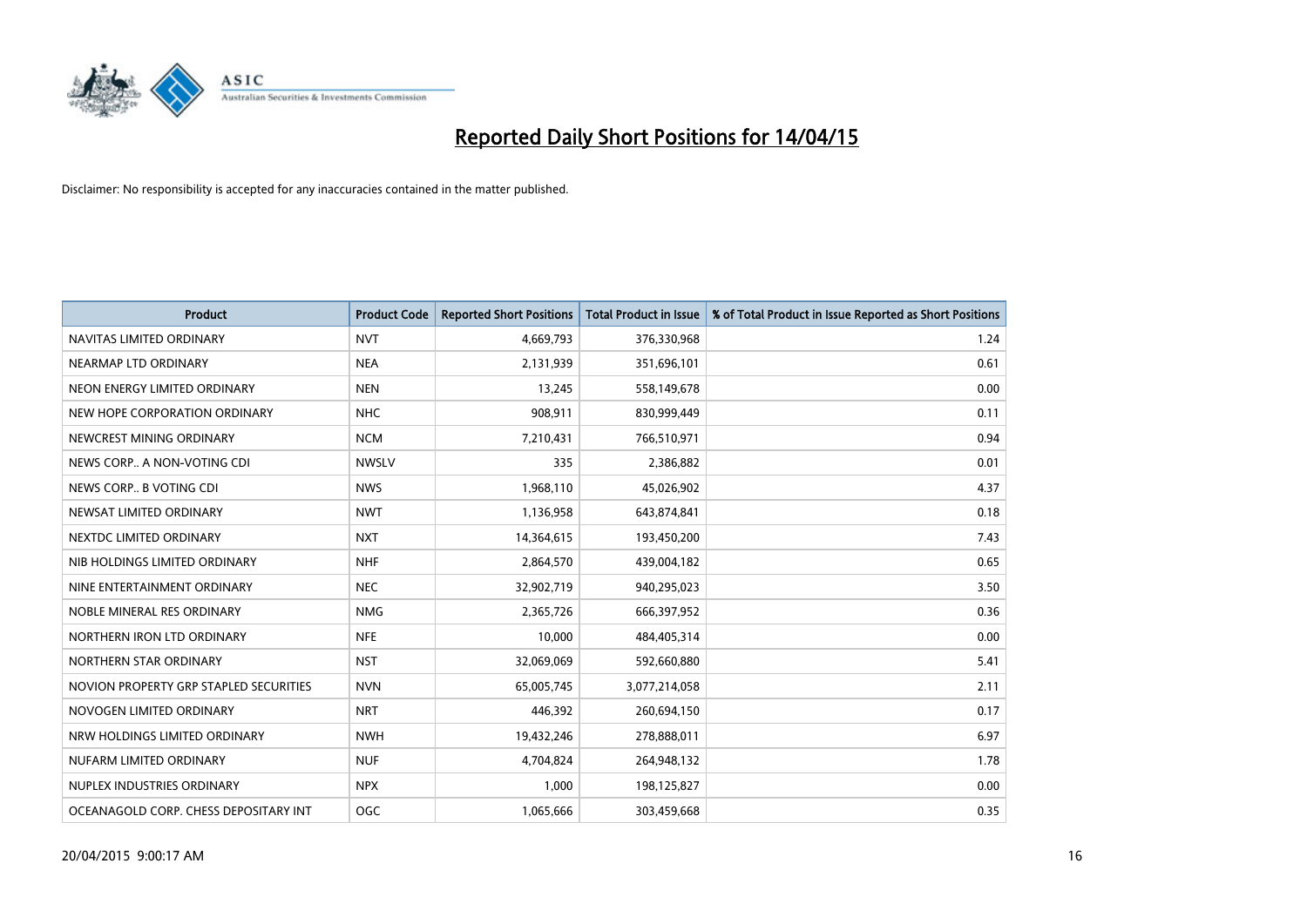

| <b>Product</b>                | <b>Product Code</b> | <b>Reported Short Positions</b> | <b>Total Product in Issue</b> | % of Total Product in Issue Reported as Short Positions |
|-------------------------------|---------------------|---------------------------------|-------------------------------|---------------------------------------------------------|
| OIL SEARCH LTD ORDINARY       | OSH                 | 18,046,831                      | 1,522,692,587                 | 1.19                                                    |
| OM HOLDINGS LIMITED ORDINARY  | OMH                 | 861                             | 733,423,337                   | 0.00                                                    |
| OOH!MEDIA LIMITED ORDINARY    | OML                 | 1,158,287                       | 149,882,534                   | 0.77                                                    |
| ORICA LIMITED ORDINARY        | ORI                 | 47,450,332                      | 372,743,291                   | 12.73                                                   |
| ORIGIN ENERGY ORDINARY        | ORG                 | 8,465,838                       | 1,109,561,867                 | 0.76                                                    |
| OROCOBRE LIMITED ORDINARY     | <b>ORE</b>          | 3,463,394                       | 151,653,677                   | 2.28                                                    |
| ORORA LIMITED ORDINARY        | <b>ORA</b>          | 511,395                         | 1,206,684,923                 | 0.04                                                    |
| OROTONGROUP LIMITED ORDINARY  | ORL                 | 150,831                         | 40,880,902                    | 0.37                                                    |
| OTTO ENERGY LIMITED ORDINARY  | OEL                 | 378,001                         | 1,164,290,071                 | 0.03                                                    |
| OZ MINERALS ORDINARY          | OZL                 | 6,282,926                       | 303,470,022                   | 2.07                                                    |
| OZFOREX GROUP LTD ORDINARY    | <b>OFX</b>          | 11,636,789                      | 240,000,000                   | 4.85                                                    |
| PACIFIC BRANDS ORDINARY       | <b>PBG</b>          | 78,095,116                      | 917,226,291                   | 8.51                                                    |
| PACIFIC SMILES GRP ORDINARY   | <b>PSQ</b>          | 133,000                         | 151,993,395                   | 0.09                                                    |
| PACT GROUP HLDGS LTD ORDINARY | <b>PGH</b>          | 1,643,025                       | 294,145,019                   | 0.56                                                    |
| PALADIN ENERGY LTD ORDINARY   | <b>PDN</b>          | 88,949,617                      | 1,666,927,668                 | 5.34                                                    |
| PANAUST LIMITED ORDINARY      | <b>PNA</b>          | 5,908,633                       | 647,862,526                   | 0.91                                                    |
| PANORAMIC RESOURCES ORDINARY  | PAN                 | 3,369,375                       | 321,424,015                   | 1.05                                                    |
| PANTERRA GOLD LTD ORDINARY    | PGI                 | 1                               | 84,812,720                    | 0.00                                                    |
| PAPERLINX LIMITED ORDINARY    | <b>PPX</b>          | 57,788                          | 665, 181, 261                 | 0.01                                                    |
| PATTIES FOODS LTD ORDINARY    | PFL                 | 157                             | 139,234,153                   | 0.00                                                    |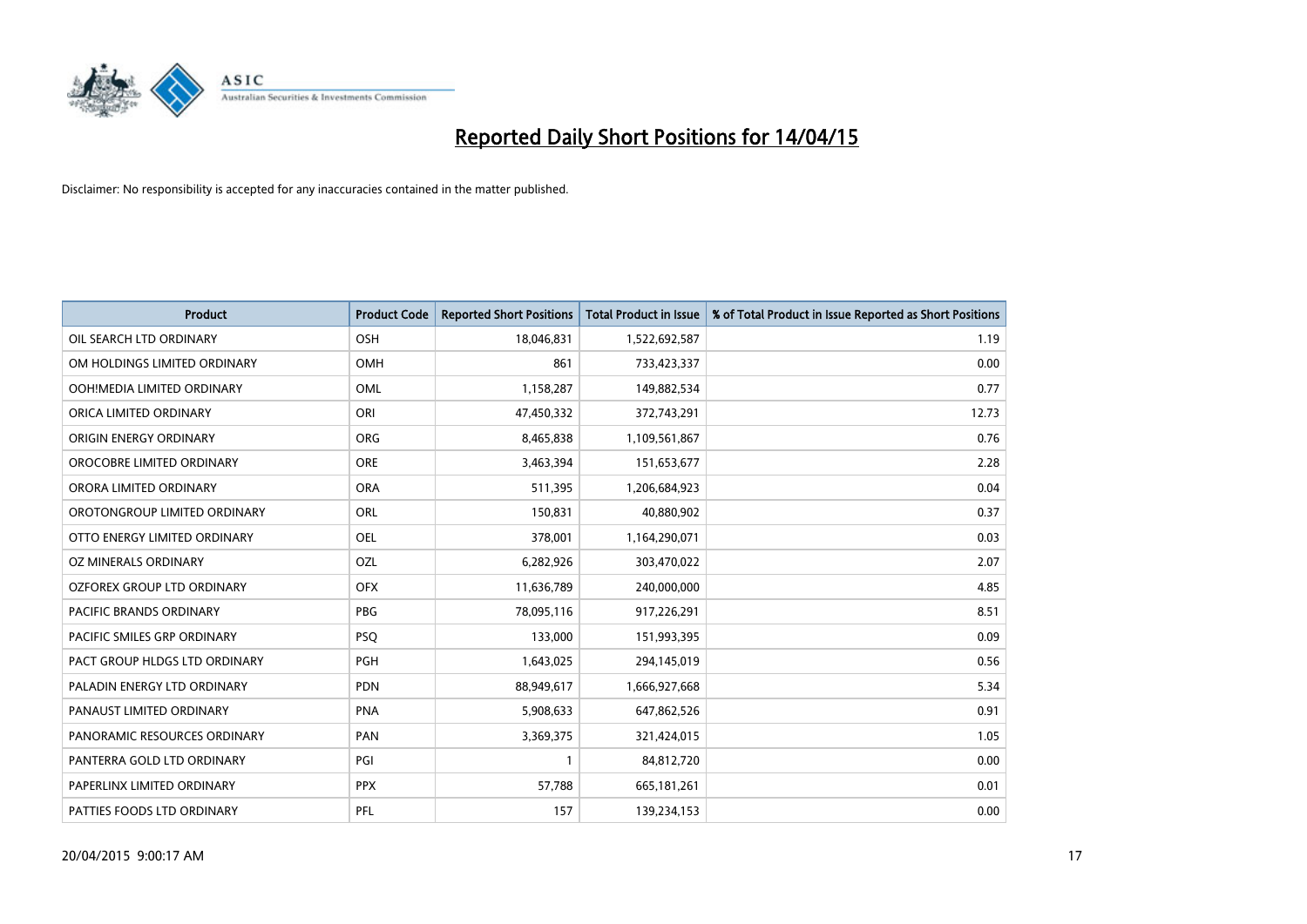

| <b>Product</b>                    | <b>Product Code</b> | <b>Reported Short Positions</b> | <b>Total Product in Issue</b> | % of Total Product in Issue Reported as Short Positions |
|-----------------------------------|---------------------|---------------------------------|-------------------------------|---------------------------------------------------------|
| PEET LIMITED ORDINARY             | <b>PPC</b>          | 19,980                          | 484,853,684                   | 0.00                                                    |
| PENINSULA ENERGY LTD ORDINARY     | <b>PEN</b>          | $\mathbf{1}$                    | 6,906,810,221                 | 0.00                                                    |
| PERPETUAL LIMITED ORDINARY        | PPT                 | 1,076,521                       | 46,574,426                    | 2.31                                                    |
| PERSEUS MINING LTD ORDINARY       | PRU                 | 22,771,513                      | 526,656,401                   | 4.32                                                    |
| PHARMAXIS LTD ORDINARY            | <b>PXS</b>          | 8,779                           | 311,985,022                   | 0.00                                                    |
| PLATINUM ASSET ORDINARY           | <b>PTM</b>          | 2,809,901                       | 584,652,029                   | 0.48                                                    |
| PLATINUM AUSTRALIA ORDINARY       | PLA                 | 836,127                         | 504,968,043                   | 0.17                                                    |
| PLATINUM CAPITAL LTD ORDINARY     | <b>PMC</b>          | 274,084                         | 233,325,987                   | 0.12                                                    |
| <b>PMP LIMITED ORDINARY</b>       | <b>PMP</b>          | 27,581                          | 323,781,124                   | 0.01                                                    |
| POSEIDON NICK LTD ORDINARY        | <b>POS</b>          | 1,300,460                       | 683,588,322                   | 0.19                                                    |
| PRANA BIOTECHNOLOGY ORDINARY      | PBT                 | 3,879,660                       | 527,107,470                   | 0.74                                                    |
| PREMIER INVESTMENTS ORDINARY      | <b>PMV</b>          | 418,688                         | 156,100,075                   | 0.27                                                    |
| PRIMARY HEALTH CARE ORDINARY      | <b>PRY</b>          | 55,413,832                      | 512,130,550                   | 10.82                                                   |
| PRIME MEDIA GRP LTD ORDINARY      | <b>PRT</b>          | 952,306                         | 366,330,303                   | 0.26                                                    |
| PROGRAMMED ORDINARY               | <b>PRG</b>          | 583,188                         | 118,667,178                   | 0.49                                                    |
| PROMESA LIMITED ORDINARY          | <b>PRA</b>          | 7,748,713                       | 384,412,465                   | 2.02                                                    |
| <b>QANTAS AIRWAYS ORDINARY</b>    | QAN                 | 1,361,704                       | 2,196,330,250                 | 0.06                                                    |
| OBE INSURANCE GROUP ORDINARY      | <b>OBE</b>          | 16,719,606                      | 1,364,945,301                 | 1.22                                                    |
| <b>QUBE HOLDINGS LTD ORDINARY</b> | <b>QUB</b>          | 3,737,860                       | 1,056,700,287                 | 0.35                                                    |
| QUICKSTEP HOLDINGS ORDINARY       | OHL                 | 50,000                          | 397,873,501                   | 0.01                                                    |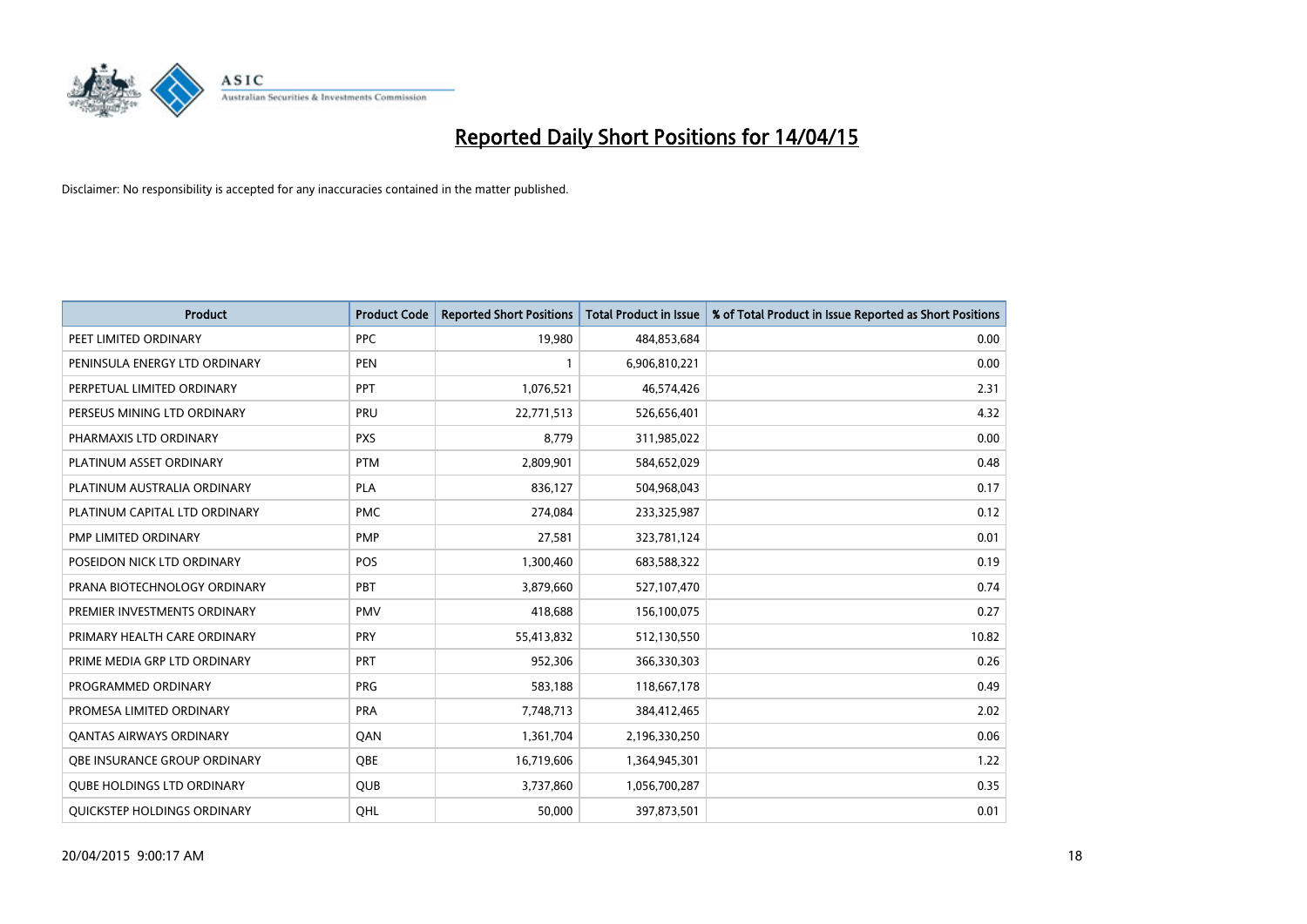

| <b>Product</b>                      | <b>Product Code</b> | <b>Reported Short Positions</b> | <b>Total Product in Issue</b> | % of Total Product in Issue Reported as Short Positions |
|-------------------------------------|---------------------|---------------------------------|-------------------------------|---------------------------------------------------------|
| RAMSAY HEALTH CARE ORDINARY         | <b>RHC</b>          | 649,992                         | 202,081,252                   | 0.32                                                    |
| <b>RCG CORPORATION LTD ORDINARY</b> | <b>RCG</b>          | 1,009,704                       | 304,342,911                   | 0.33                                                    |
| RCR TOMLINSON ORDINARY              | <b>RCR</b>          | 597,330                         | 138,745,453                   | 0.43                                                    |
| <b>REA GROUP ORDINARY</b>           | <b>REA</b>          | 2,029,546                       | 131,714,699                   | 1.54                                                    |
| RECALL HOLDINGS LTD ORDINARY        | <b>REC</b>          | 386,724                         | 313,674,711                   | 0.12                                                    |
| <b>RECKON LIMITED ORDINARY</b>      | <b>RKN</b>          | 1,455,342                       | 112,084,762                   | 1.30                                                    |
| RED 5 LIMITED ORDINARY              | <b>RED</b>          | 174,739                         | 759,451,008                   | 0.02                                                    |
| <b>RED FORK ENERGY ORDINARY</b>     | <b>RFE</b>          | 112,160                         | 501,051,719                   | 0.02                                                    |
| REDBANK ENERGY LTD ORDINARY         | <b>AEJ</b>          | 13                              | 786,287                       | 0.00                                                    |
| REGIONAL EXPRESS ORDINARY           | <b>REX</b>          | 25,917                          | 110,154,375                   | 0.02                                                    |
| REGIS HEALTHCARE LTD ORDINARY       | <b>REG</b>          | 633,744                         | 300,345,797                   | 0.21                                                    |
| <b>REGIS RESOURCES ORDINARY</b>     | <b>RRL</b>          | 28,899,197                      | 499,781,595                   | 5.78                                                    |
| RESMED INC CDI 10:1                 | <b>RMD</b>          | 3,540,811                       | 1,403,838,170                 | 0.25                                                    |
| <b>RESOLUTE MINING ORDINARY</b>     | <b>RSG</b>          | 10,914,771                      | 641,189,223                   | 1.70                                                    |
| RESOURCE GENERATION ORDINARY        | <b>RES</b>          | $\mathbf{1}$                    | 581,380,338                   | 0.00                                                    |
| RETAIL FOOD GROUP ORDINARY          | <b>RFG</b>          | 4,375,806                       | 162,937,484                   | 2.69                                                    |
| REX MINERALS LIMITED ORDINARY       | <b>RXM</b>          | 718,032                         | 220,519,784                   | 0.33                                                    |
| RIDLEY CORPORATION ORDINARY         | <b>RIC</b>          | 18,396                          | 307,817,071                   | 0.01                                                    |
| RIO TINTO LIMITED ORDINARY          | <b>RIO</b>          | 4,033,407                       | 424,192,412                   | 0.95                                                    |
| RNY PROPERTY TRUST UNITS            | <b>RNY</b>          | 1,000                           | 263,413,889                   | 0.00                                                    |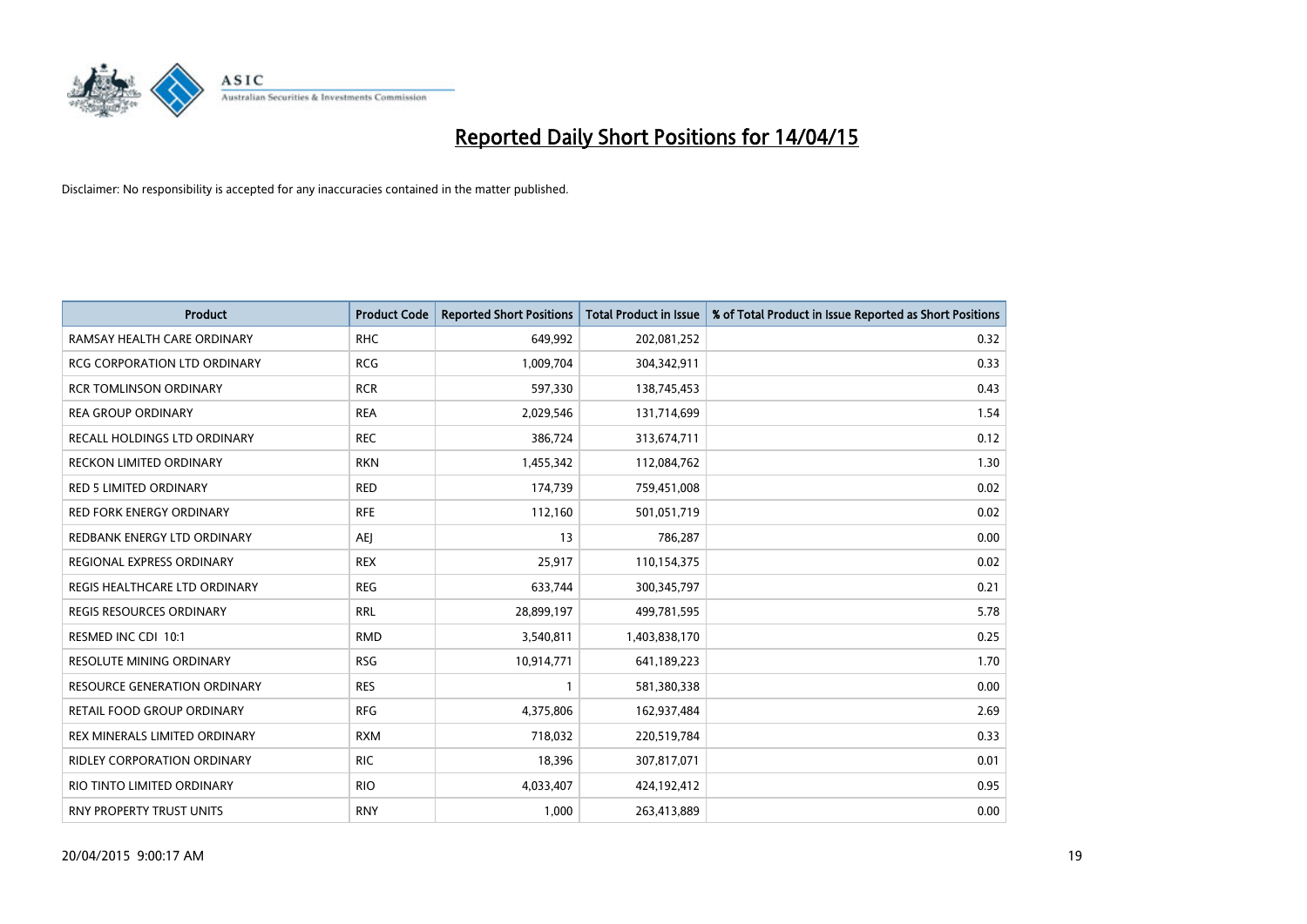

| <b>Product</b>                        | <b>Product Code</b> | <b>Reported Short Positions</b> | <b>Total Product in Issue</b> | % of Total Product in Issue Reported as Short Positions |
|---------------------------------------|---------------------|---------------------------------|-------------------------------|---------------------------------------------------------|
| <b>ROX RESOURCES ORDINARY</b>         | <b>RXL</b>          | 5,523,255                       | 850,540,095                   | 0.65                                                    |
| ROYAL WOLF HOLDINGS ORDINARY          | <b>RWH</b>          | 187,662                         | 100,387,052                   | 0.19                                                    |
| SAI GLOBAL LIMITED ORDINARY           | SAI                 | 581,103                         | 211,761,727                   | 0.27                                                    |
| SALMAT LIMITED ORDINARY               | <b>SLM</b>          | 11,073                          | 159,812,799                   | 0.01                                                    |
| SAMSON OIL & GAS LTD ORDINARY         | SSN                 | 446,800                         | 2,837,782,022                 | 0.02                                                    |
| SANDFIRE RESOURCES ORDINARY           | <b>SFR</b>          | 318,231                         | 156,428,011                   | 0.20                                                    |
| <b>SANTOS LTD ORDINARY</b>            | <b>STO</b>          | 33,934,127                      | 1,002,289,426                 | 3.39                                                    |
| SARACEN MINERAL ORDINARY              | <b>SAR</b>          | 4,319,973                       | 792,784,738                   | 0.54                                                    |
| SCA PROPERTY GROUP STAPLED SECURITIES | <b>SCP</b>          | 18,281,312                      | 681,884,582                   | 2.68                                                    |
| <b>SCENTRE GRP STAPLED</b>            | <b>SCG</b>          | 9,104,462                       | 5,324,296,678                 | 0.17                                                    |
| SEDGMAN LIMITED ORDINARY              | SDM                 | 543,805                         | 227,059,277                   | 0.24                                                    |
| <b>SEEK LIMITED ORDINARY</b>          | <b>SEK</b>          | 13,931,093                      | 344,076,965                   | 4.05                                                    |
| SELECT HARVESTS ORDINARY              | SHV                 | 1,199,002                       | 70,940,874                    | 1.69                                                    |
| SENEX ENERGY LIMITED ORDINARY         | SXY                 | 92,298,587                      | 1,149,657,377                 | 8.03                                                    |
| SEVEN GROUP HOLDINGS ORDINARY         | <b>SVW</b>          | 7,464,160                       | 296,260,281                   | 2.52                                                    |
| SEVEN WEST MEDIA LTD ORDINARY         | SWM                 | 45,220,676                      | 999,160,872                   | 4.53                                                    |
| SHINE CORPORATE ORDINARY              | SHJ                 | 397,807                         | 172,400,081                   | 0.23                                                    |
| SIGMA PHARMACEUTICAL ORDINARY         | <b>SIP</b>          | 11,809,243                      | 1,093,424,867                 | 1.08                                                    |
| SILEX SYSTEMS ORDINARY                | <b>SLX</b>          | 4,789,172                       | 170,467,339                   | 2.81                                                    |
| SILVER CHEF LIMITED ORDINARY          | SIV                 | 25,000                          | 30,917,235                    | 0.08                                                    |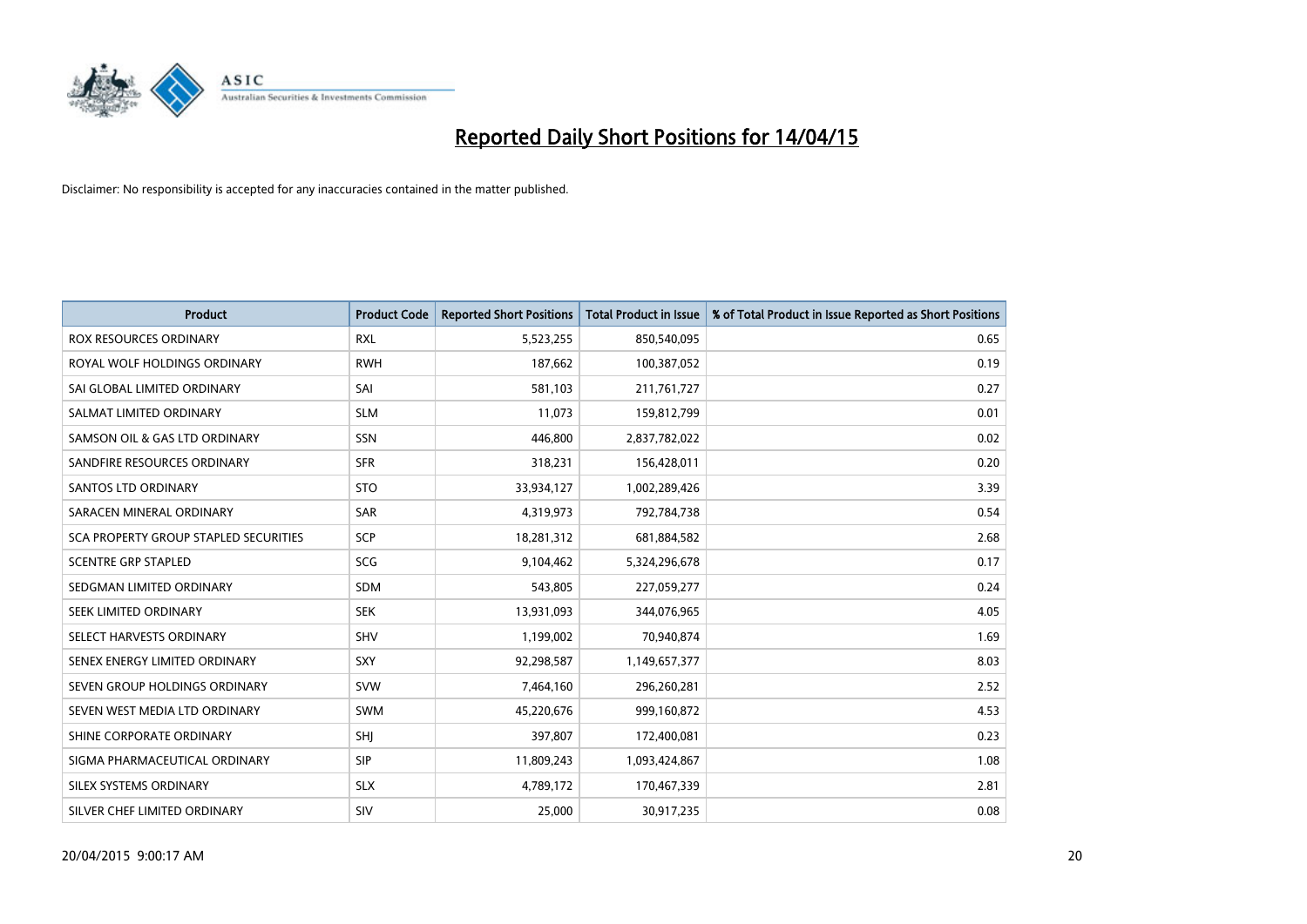

| <b>Product</b>                           | <b>Product Code</b> | <b>Reported Short Positions</b> | <b>Total Product in Issue</b> | % of Total Product in Issue Reported as Short Positions |
|------------------------------------------|---------------------|---------------------------------|-------------------------------|---------------------------------------------------------|
| SILVER LAKE RESOURCE ORDINARY            | <b>SLR</b>          | 17,673,268                      | 503,233,971                   | 3.51                                                    |
| SIMS METAL MGMT LTD ORDINARY             | <b>SGM</b>          | 17,201,406                      | 204,795,889                   | 8.40                                                    |
| SINGAPORE TELECOMM. CHESS DEPOSITARY INT | SGT                 | 4,191,088                       | 136,947,073                   | 3.06                                                    |
| SINO GAS ENERGY ORDINARY                 | <b>SEH</b>          | 13,283,707                      | 1,544,247,358                 | 0.86                                                    |
| SIRIUS RESOURCES NL ORDINARY             | <b>SIR</b>          | 16,858,880                      | 341,638,269                   | 4.93                                                    |
| SIRTEX MEDICAL ORDINARY                  | <b>SRX</b>          | 317,836                         | 56,530,231                    | 0.56                                                    |
| SKILLED GROUP LTD ORDINARY               | <b>SKE</b>          | 6,337,606                       | 235,898,291                   | 2.69                                                    |
| SKY NETWORK ORDINARY                     | <b>SKT</b>          | 306,013                         | 389,139,785                   | 0.08                                                    |
| SKYCITY ENT GRP LTD ORDINARY             | <b>SKC</b>          | 8,070,770                       | 587,472,741                   | 1.37                                                    |
| <b>SLATER &amp; GORDON ORDINARY</b>      | SGH                 | 11,661,197                      | 303,984,435                   | 3.84                                                    |
| SMS MANAGEMENT. ORDINARY                 | SMX                 | 1,062,586                       | 69,311,365                    | 1.53                                                    |
| SONIC HEALTHCARE ORDINARY                | <b>SHL</b>          | 3,320,128                       | 401,991,556                   | 0.83                                                    |
| SOUL PATTINSON (W.H) ORDINARY            | SOL                 | 68,069                          | 239,395,320                   | 0.03                                                    |
| SPARK INFRASTRUCTURE STAPLED US PROHIBT. | SKI                 | 46,497,553                      | 1,466,360,128                 | 3.17                                                    |
| SPARK NEW ZEALAND ORDINARY               | <b>SPK</b>          | 5,541,566                       | 1,840,076,734                 | 0.30                                                    |
| SPDR 200 FUND ETF UNITS                  | <b>STW</b>          | 47,024                          | 48,705,598                    | 0.10                                                    |
| SPECIALTY FASHION ORDINARY               | <b>SFH</b>          | 31,994                          | 192,236,121                   | 0.02                                                    |
| SPOTLESS GRP HLD LTD ORDINARY            | <b>SPO</b>          | 44,212,692                      | 1,098,290,178                 | 4.03                                                    |
| ST BARBARA LIMITED ORDINARY              | <b>SBM</b>          | 4,858,483                       | 495,102,525                   | 0.98                                                    |
| STARPHARMA HOLDINGS ORDINARY             | SPL                 | 7,191,541                       | 319,138,501                   | 2.25                                                    |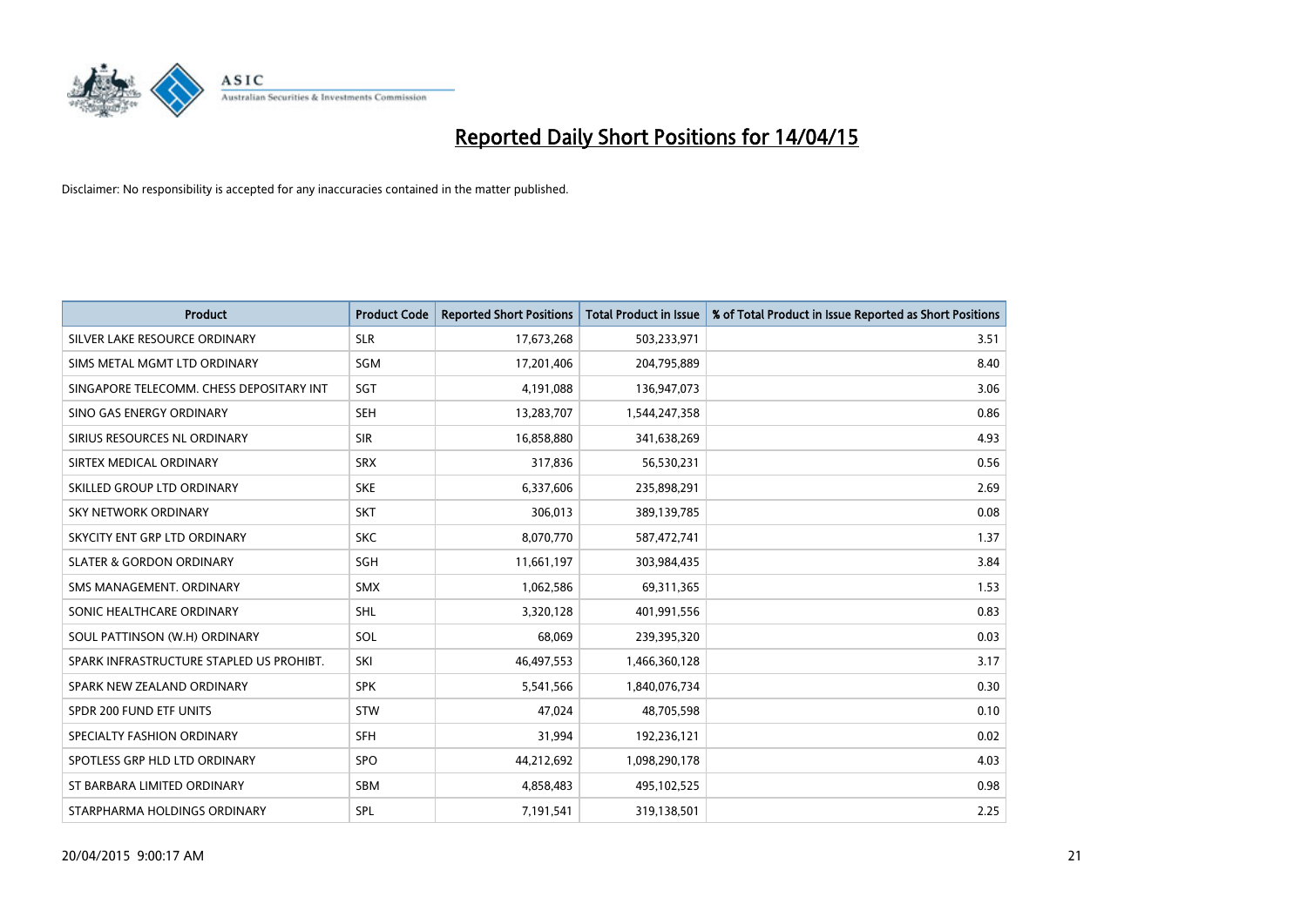

| <b>Product</b>                     | <b>Product Code</b> | <b>Reported Short Positions</b> | <b>Total Product in Issue</b> | % of Total Product in Issue Reported as Short Positions |
|------------------------------------|---------------------|---------------------------------|-------------------------------|---------------------------------------------------------|
| STEADFAST GROUP LTD ORDINARY       | <b>SDF</b>          | 8,873,617                       | 741,449,461                   | 1.20                                                    |
| STHN CROSS MEDIA ORDINARY          | <b>SXL</b>          | 24,726,396                      | 732,319,622                   | 3.38                                                    |
| STOCKLAND UNITS/ORD STAPLED        | SGP                 | 4,547,250                       | 2,361,717,862                 | 0.19                                                    |
| STRAITS RES LTD. ORDINARY          | SRO                 | 20,212                          | 1,217,730,293                 | 0.00                                                    |
| STRIKE ENERGY LTD ORDINARY         | <b>STX</b>          | 100,000                         | 833,330,946                   | 0.01                                                    |
| <b>STW COMMUNICATIONS ORDINARY</b> | SGN                 | 16,445,001                      | 409,699,000                   | 4.01                                                    |
| SUNCORP GROUP LTD ORDINARY         | <b>SUN</b>          | 6,239,942                       | 1,286,600,980                 | 0.48                                                    |
| SUNDANCE ENERGY ORDINARY           | <b>SEA</b>          | 4,779,862                       | 549,351,227                   | 0.87                                                    |
| SUNDANCE RESOURCES ORDINARY        | <b>SDL</b>          | 64,236,899                      | 3,110,250,938                 | 2.07                                                    |
| SUNLAND GROUP LTD ORDINARY         | <b>SDG</b>          | 130,563                         | 181,710,087                   | 0.07                                                    |
| SUPER RET REP LTD ORDINARY         | <b>SUL</b>          | 16,045,789                      | 197,030,571                   | 8.14                                                    |
| SURFSTITCH GROUP LTD ORDINARY      | <b>SRF</b>          | 89,001                          | 214,104,859                   | 0.04                                                    |
| SWICK MINING ORDINARY              | <b>SWK</b>          | 65,000                          | 217,643,703                   | 0.03                                                    |
| SYD AIRPORT STAPLED US PROHIBIT.   | SYD                 | 19,716,380                      | 2,216,216,041                 | 0.89                                                    |
| SYRAH RESOURCES ORDINARY           | <b>SYR</b>          | 6,086,350                       | 165,223,076                   | 3.68                                                    |
| TABCORP HOLDINGS LTD ORDINARY      | <b>TAH</b>          | 14,519,250                      | 829,399,821                   | 1.75                                                    |
| TALISMAN MINING ORDINARY           | <b>TLM</b>          | 1                               | 131,538,627                   | 0.00                                                    |
| TAP OIL LIMITED ORDINARY           | <b>TAP</b>          | 16,923                          | 243,288,334                   | 0.01                                                    |
| TASSAL GROUP LIMITED ORDINARY      | <b>TGR</b>          | 332,741                         | 146,897,115                   | 0.23                                                    |
| TATTS GROUP LTD ORDINARY           | <b>TTS</b>          | 13,055,810                      | 1,460,559,902                 | 0.89                                                    |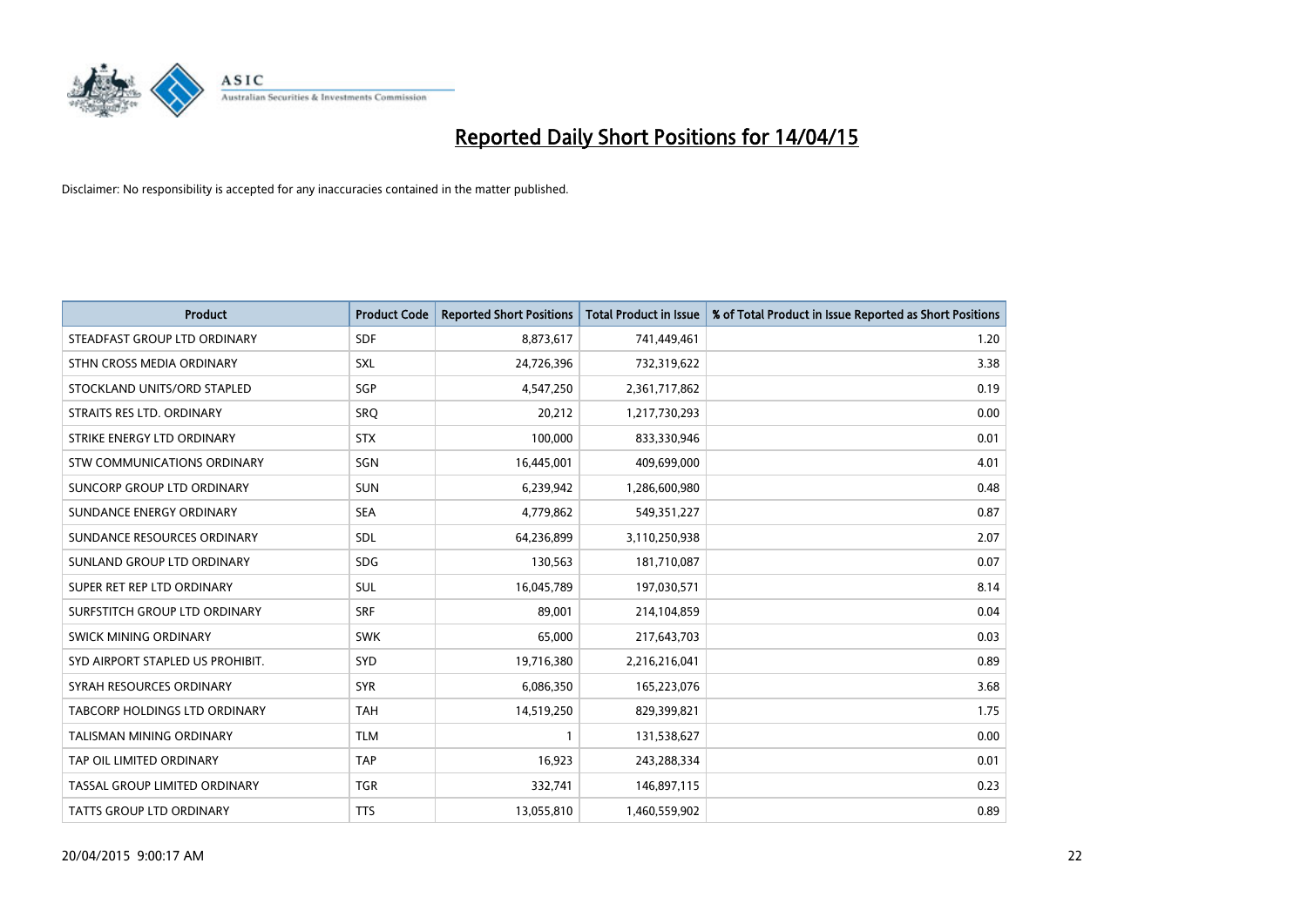

| <b>Product</b>                       | <b>Product Code</b> | <b>Reported Short Positions</b> | <b>Total Product in Issue</b> | % of Total Product in Issue Reported as Short Positions |
|--------------------------------------|---------------------|---------------------------------|-------------------------------|---------------------------------------------------------|
| <b>TECHNOLOGY ONE ORDINARY</b>       | <b>TNE</b>          | 1,612,068                       | 309,209,455                   | 0.52                                                    |
| TELSTRA CORPORATION, ORDINARY        | <b>TLS</b>          | 19,994,374                      | 12,225,655,836                | 0.16                                                    |
| TEN NETWORK HOLDINGS ORDINARY        | <b>TEN</b>          | 126,210,434                     | 2,630,984,596                 | 4.80                                                    |
| TERANGA GOLD CORP CDI 1:1            | <b>TGZ</b>          | 1,374                           | 65,500,354                    | 0.00                                                    |
| TFS CORPORATION LTD ORDINARY         | <b>TFC</b>          | 16,263,662                      | 326,983,445                   | 4.97                                                    |
| THE REJECT SHOP ORDINARY             | <b>TRS</b>          | 1,500,403                       | 28,844,648                    | 5.20                                                    |
| THINK CHILDCARE EDU ORDINARY         | <b>TNK</b>          | 500,000                         | 39,600,000                    | 1.26                                                    |
| THORN GROUP LIMITED ORDINARY         | <b>TGA</b>          | 20,980                          | 151,337,839                   | 0.01                                                    |
| TIGER RESOURCES ORDINARY             | <b>TGS</b>          | 9,911,830                       | 1,143,541,406                 | 0.87                                                    |
| TOLL HOLDINGS LTD ORDINARY           | TOL                 | 1,152,589                       | 717,437,878                   | 0.16                                                    |
| TORO ENERGY LIMITED ORDINARY         | <b>TOE</b>          | 1                               | 1,903,769,581                 | 0.00                                                    |
| TOUCHCORP LTD ORDINARY               | <b>TCH</b>          | 125,000                         | 115,963,568                   | 0.11                                                    |
| TOX FREE SOLUTIONS ORDINARY          | <b>TOX</b>          | 625,261                         | 133,949,884                   | 0.47                                                    |
| TPG TELECOM LIMITED ORDINARY         | <b>TPM</b>          | 15,065,449                      | 793,808,141                   | 1.90                                                    |
| <b>TRADE ME GROUP ORDINARY</b>       | <b>TME</b>          | 3,819,327                       | 396,907,351                   | 0.96                                                    |
| <b>TRANSFIELD SERVICES ORDINARY</b>  | <b>TSE</b>          | 9,135,976                       | 512,457,716                   | 1.78                                                    |
| TRANSPACIFIC INDUST, ORDINARY        | <b>TPI</b>          | 89,906,352                      | 1,579,914,690                 | 5.69                                                    |
| TRANSURBAN GROUP TRIPLE STAPLED SEC. | <b>TCL</b>          | 10,506,963                      | 1,914,461,916                 | 0.55                                                    |
| <b>TREASURY GROUP ORDINARY</b>       | <b>TRG</b>          | 137,914                         | 27,604,144                    | 0.50                                                    |
| TREASURY WINE ESTATE ORDINARY        | <b>TWE</b>          | 15,087,017                      | 651,261,403                   | 2.32                                                    |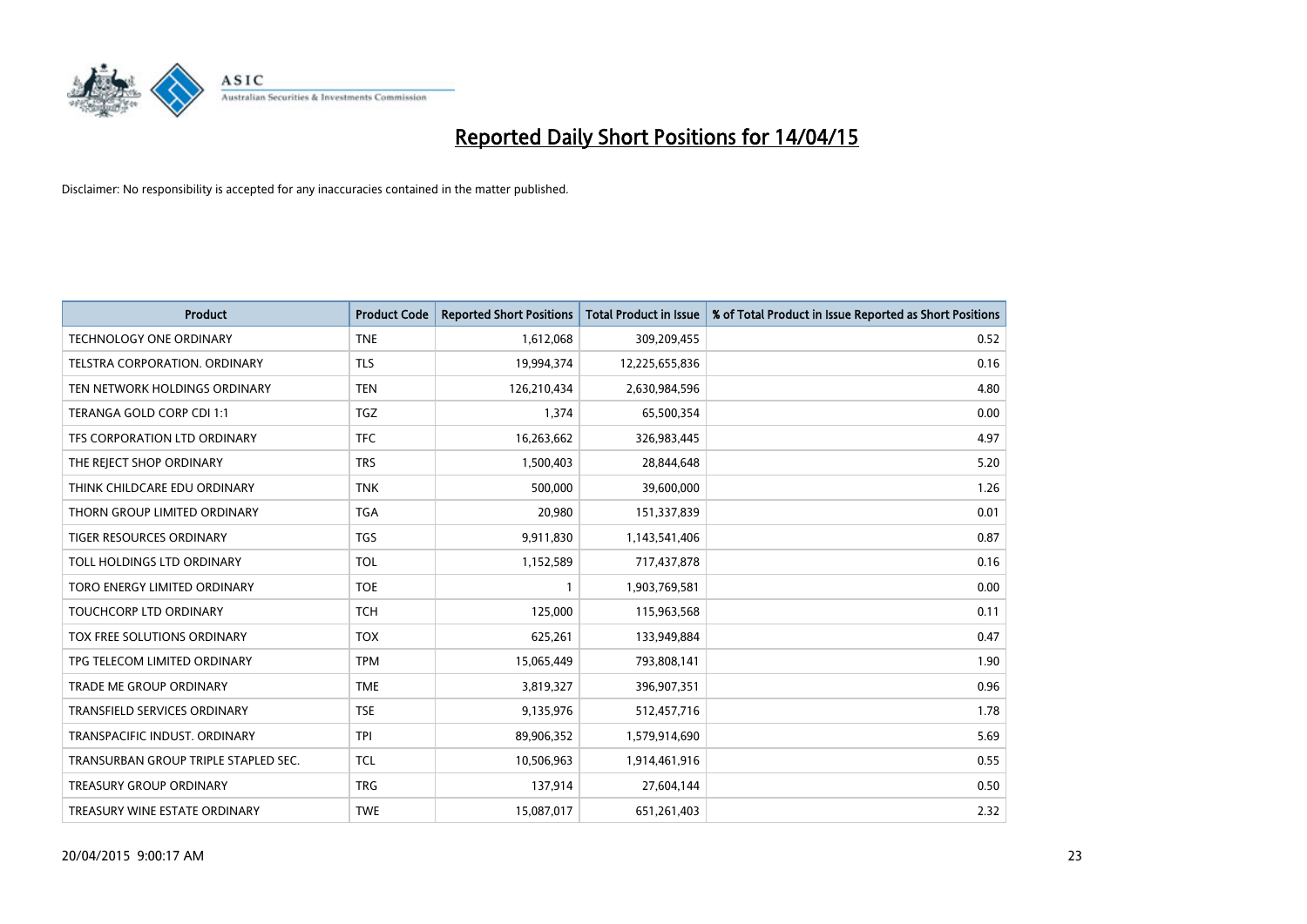

| <b>Product</b>                     | <b>Product Code</b> | <b>Reported Short Positions</b> | <b>Total Product in Issue</b> | % of Total Product in Issue Reported as Short Positions |
|------------------------------------|---------------------|---------------------------------|-------------------------------|---------------------------------------------------------|
| TRITON MIN LTD ORDINARY            | <b>TON</b>          | 642,857                         | 332,831,909                   | 0.19                                                    |
| TROY RESOURCES LTD ORDINARY        | <b>TRY</b>          | 5,591,572                       | 195,265,161                   | 2.86                                                    |
| UGL LIMITED ORDINARY               | UGL                 | 17,337,915                      | 166,511,240                   | 10.41                                                   |
| UNILIFE CORPORATION CDI 6:1        | <b>UNS</b>          | 120,000                         | 263,223,282                   | 0.05                                                    |
| UXC LIMITED ORDINARY               | <b>UXC</b>          | 341,283                         | 332,978,025                   | 0.10                                                    |
| <b>VEDA GROUP LTD ORDINARY</b>     | <b>VED</b>          | 10,648,203                      | 842,455,407                   | 1.26                                                    |
| VILLA WORLD LTD, ORDINARY          | <b>VLW</b>          | 68,977                          | 110,344,277                   | 0.06                                                    |
| VILLAGE ROADSHOW LTD ORDINARY      | <b>VRL</b>          | 4,456,500                       | 159,522,488                   | 2.79                                                    |
| VIRGIN AUS HLDG LTD ORDINARY       | <b>VAH</b>          | 29,803,363                      | 3,524,912,131                 | 0.85                                                    |
| <b>VIRTUS HEALTH LTD ORDINARY</b>  | <b>VRT</b>          | 4,444,111                       | 79,935,938                    | 5.56                                                    |
| VISION EYE INSTITUTE ORDINARY      | <b>VEI</b>          | 343,685                         | 179,546,437                   | 0.19                                                    |
| <b>VNGD AUS SHARES ETF UNITS</b>   | VAS                 | 19,430                          | 13,082,381                    | 0.15                                                    |
| <b>VOCATION LTD ORDINARY</b>       | <b>VET</b>          | 4,511,189                       | 230,000,000                   | 1.96                                                    |
| <b>VOCUS COMMS LTD ORDINARY</b>    | VOC                 | 6,420,723                       | 105,441,949                   | 6.09                                                    |
| WAM CAPITAL LIMITED ORDINARY       | <b>WAM</b>          | 110                             | 447,215,071                   | 0.00                                                    |
| WARRNAMBOOL CHEESE ORDINARY        | <b>WCB</b>          | 19                              | 56,098,797                    | 0.00                                                    |
| WATPAC LIMITED ORDINARY            | <b>WTP</b>          | 4,247,443                       | 189,258,397                   | 2.24                                                    |
| WEBJET LIMITED ORDINARY            | <b>WEB</b>          | 553,814                         | 80,397,959                    | 0.69                                                    |
| <b>WESFARMERS LIMITED ORDINARY</b> | <b>WES</b>          | 10,589,643                      | 1,123,752,517                 | 0.94                                                    |
| WESTERN AREAS LTD ORDINARY         | <b>WSA</b>          | 3,082,906                       | 232,580,131                   | 1.33                                                    |